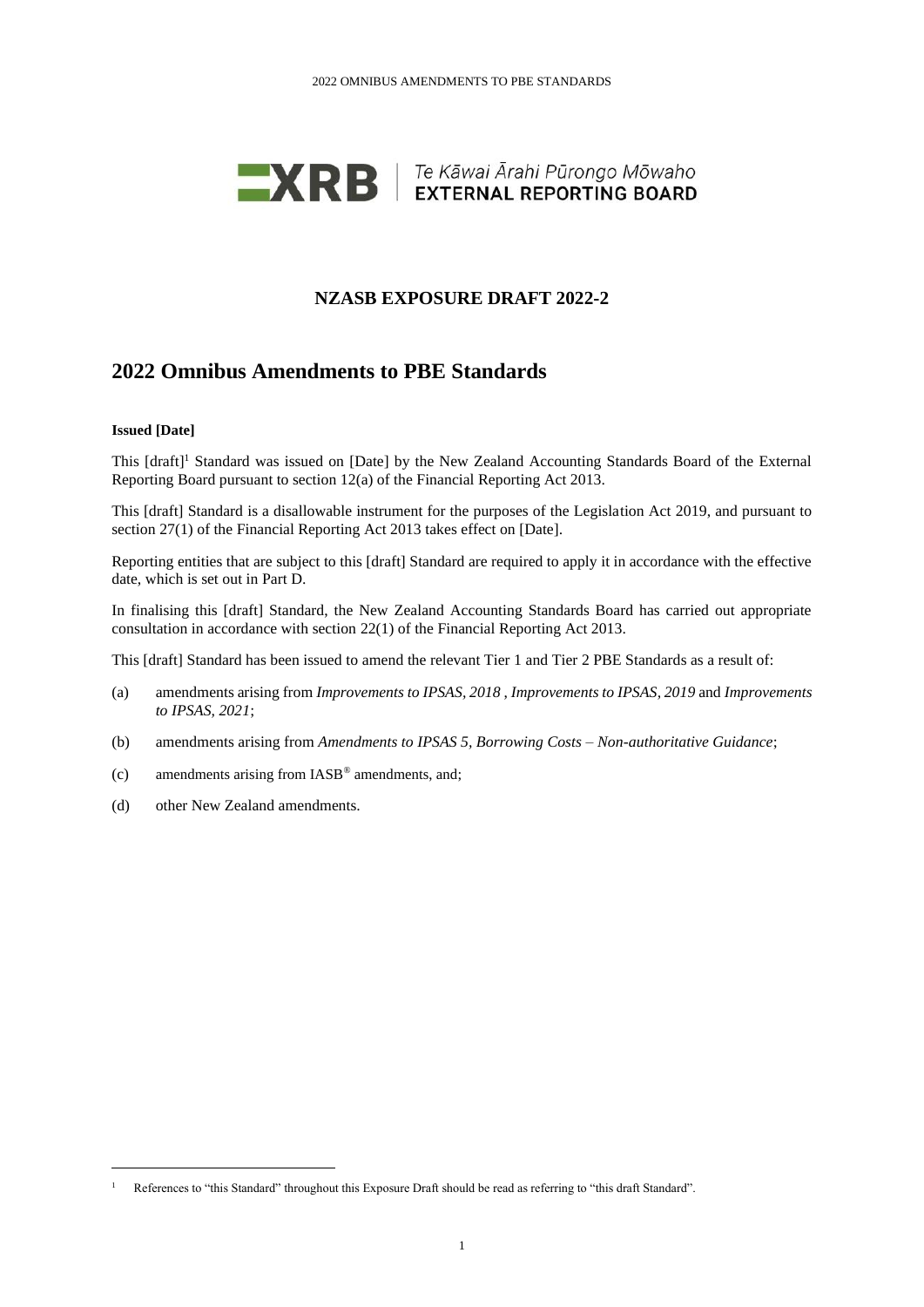#### COPYRIGHT

© External Reporting Board (XRB) 2022

This XRB standard contains International Financial Reporting Standards (IFRS® ) Foundation copyright material. Reproduction within New Zealand in unaltered form (retaining this notice) is permitted for personal and non-commercial use subject to the inclusion of an acknowledgement of the source.

Requests and enquiries concerning reproduction and rights for commercial purposes within New Zealand should be addressed to the Chief Executive, External Reporting Board at the following email address: [enquiries@xrb.govt.nz](mailto:enquiries@xrb.govt.nz) and the IFRS Foundation at the following email address: permissions@ifrs.org

All existing rights (including copyrights) in this material outside of New Zealand are reserved by the IFRS Foundation. Further information and requests for authorisation to reproduce for commercial purposes outside New Zealand should be addressed to the IFRS Foundation.

ISBN

#### Copyright

IFRS Standards are issued by the International Accounting Standards Board Columbus Building, 7 Westferry Circus, Canary Wharf, London, E14 4HD, United Kingdom. Tel: +44 (0) 20 7246 6410 Email[: info@ifrs.org](mailto:info@ifrs.org) Web: [www.ifrs.org](http://www.ifrs.org/)

#### **Copyright © International Financial Reporting Standards Foundation** All rights reserved.

Reproduced and distributed by the External Reporting Board with the permission of the IFRS Foundation.

This English language version of the IFRS Standards is the copyright of the IFRS Foundation.

- 1. The IFRS Foundation grants users of the English language version of IFRS Standards (Users) the permission to reproduce the IFRS Standards for
	- (i) the User's Professional Use, or
	- (ii) private study and education

**Professional Use**: means use of the English language version of the IFRS Standards in the User's professional capacity in connection with the business of providing accounting services for the purpose of application of IFRS Standards for preparation of financial statements and/or financial statement analysis to the User's clients or to the business in which the User is engaged as an accountant.

For the avoidance of doubt, the abovementioned usage does not include any kind of activities that make (commercial) use of the IFRS Standards other than direct or indirect application of IFRS Standards, such as but not limited to commercial seminars, conferences, commercial training or similar events.

- 2. For any application that falls outside Professional Use, Users shall be obliged to contact the IFRS Foundation for a separate individual licence under terms and conditions to be mutually agreed.
- 3. Except as otherwise expressly permitted in this notice, Users shall not, without prior written permission of the Foundation have the right to license, sublicense, transmit, transfer, sell, rent, or otherwise distribute any portion of the IFRS Standards to third parties in any form or by any means, whether electronic, mechanical or otherwise either currently known or yet to be invented.
- 4. Users are not permitted to modify or make alterations, additions or amendments to or create any derivative works, save as otherwise expressly permitted in this notice.
- 5. Commercial reproduction and use rights are strictly prohibited. For further information please contact the IFRS Foundation at [permissions@ifrs.org.](mailto:permissions@ifrs.org)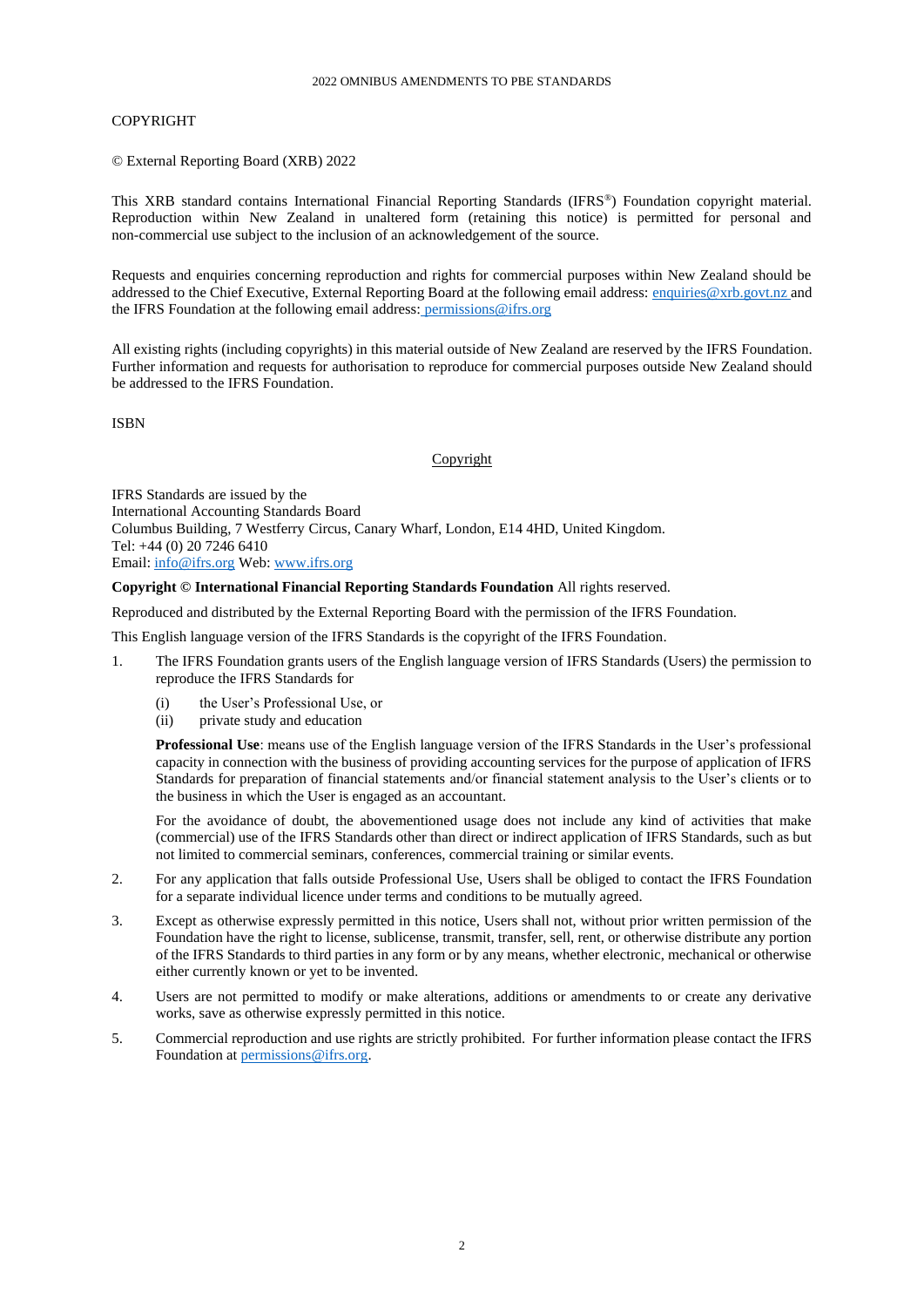The authoritative text of IFRS Standards is that issued by the International Accounting Standards Board in the English language. Copies may be obtained from the IFRS Foundation's Publications Department.

Please address publication and copyright matters in English to: IFRS Foundation Publications Department Columbus Building, 7 Westferry Circus, Canary Wharf, London, E14 4HD, United Kingdom. Tel: +44 (0) 20 7332 2730 Fax: +44 (0) 20 7332 2749 Email[: publications@ifrs.org](mailto:publications@ifrs.org) Web: [www.ifrs.org](http://www.ifrs.org/)

#### Trade Marks



The IFRS Foundation logo, the IASB logo, the IFRS for SMEs logo, the "Hexagon Device", "IFRS Foundation", "eIFRS", "IAS", "IASB", "IFRS for SMEs", "IASs", "IFRS", "IFRSs", "International Accounting Standards" and "International Financial Reporting Standards", "IFRIC", and "SIC" are **Trade Marks** of the IFRS Foundation.

#### Disclaimer

The authoritative text of the IFRS Standards is reproduced and distributed by the External Reporting Board in respect of their application in New Zealand. The International Accounting Standards Board, the Foundation, the authors and the publishers do not accept responsibility for loss caused to any person who acts or refrains from acting in reliance on the material in this publication, whether such loss is caused by negligence or otherwise.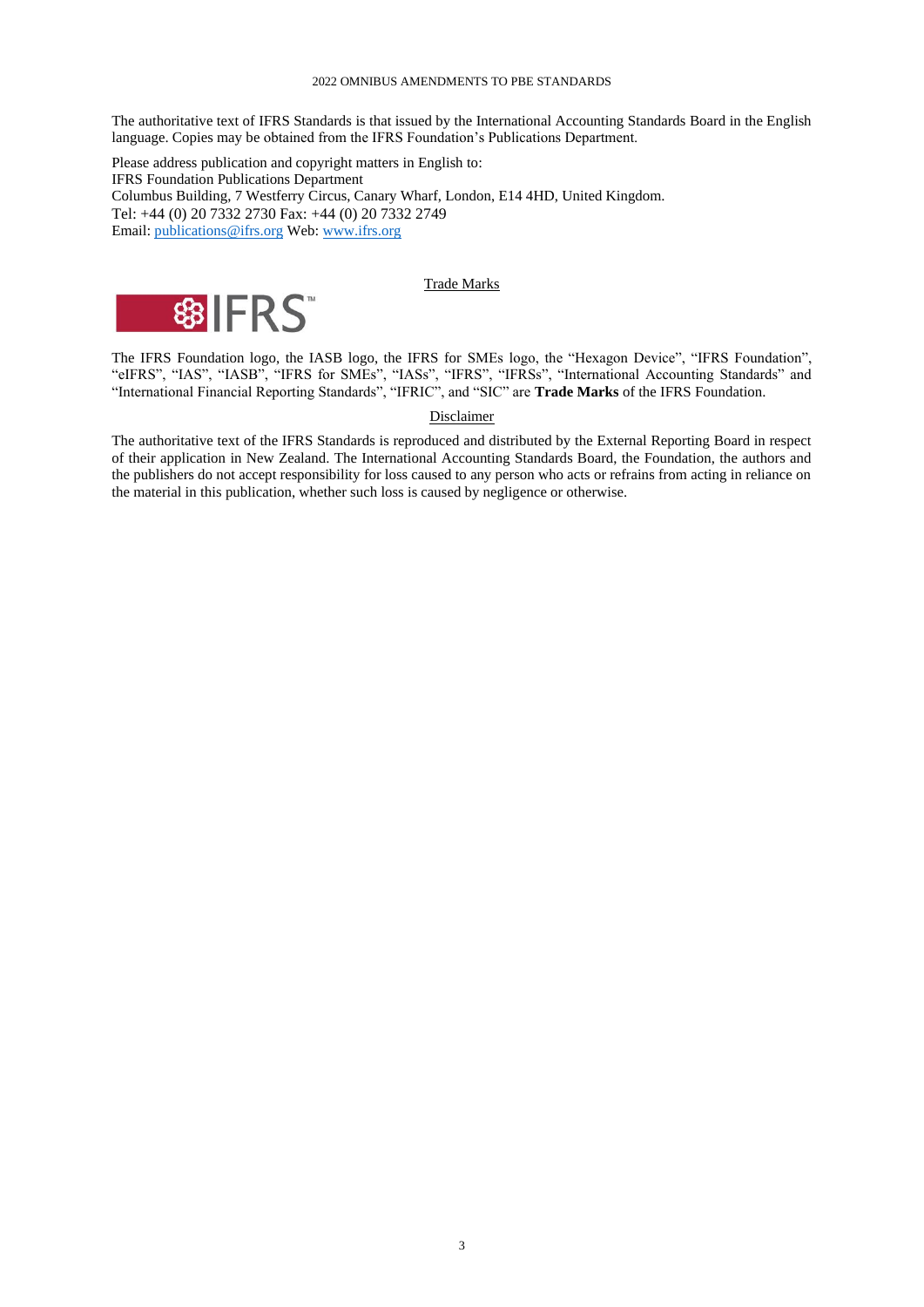# **CONTENTS**

|                      |                                                                                                                                    | from page |
|----------------------|------------------------------------------------------------------------------------------------------------------------------------|-----------|
|                      | <b>PART A: INTRODUCTION</b>                                                                                                        | 5         |
| <b>PART B: SCOPE</b> |                                                                                                                                    | 5         |
|                      | <b>PART C: AMENDMENTS ARISING FROM IMPROVEMENTS TO IPSAS, 2018, IMPROVEMENTS</b><br>TO IPSAS, 2019 AND IMPROVEMENTS TO IPSAS, 2021 | 6         |
|                      | <b>PART D: AMENDMENTS ARISING FROM AMENDMENTS TO IPSAS 5. BORROWING COSTS -</b><br><b>NON-AUTHORITATIVE GUIDANCE</b>               | 19        |
|                      | <b>PART E: AMENDMENTS ARISING FROM IASB® AMENDMENTS</b>                                                                            | 23        |
|                      | <b>PART F: OTHER NEW ZEALAND AMENDMENTS</b>                                                                                        | 27        |
|                      | <b>PART G: EFFECTIVE DATE</b>                                                                                                      | 29        |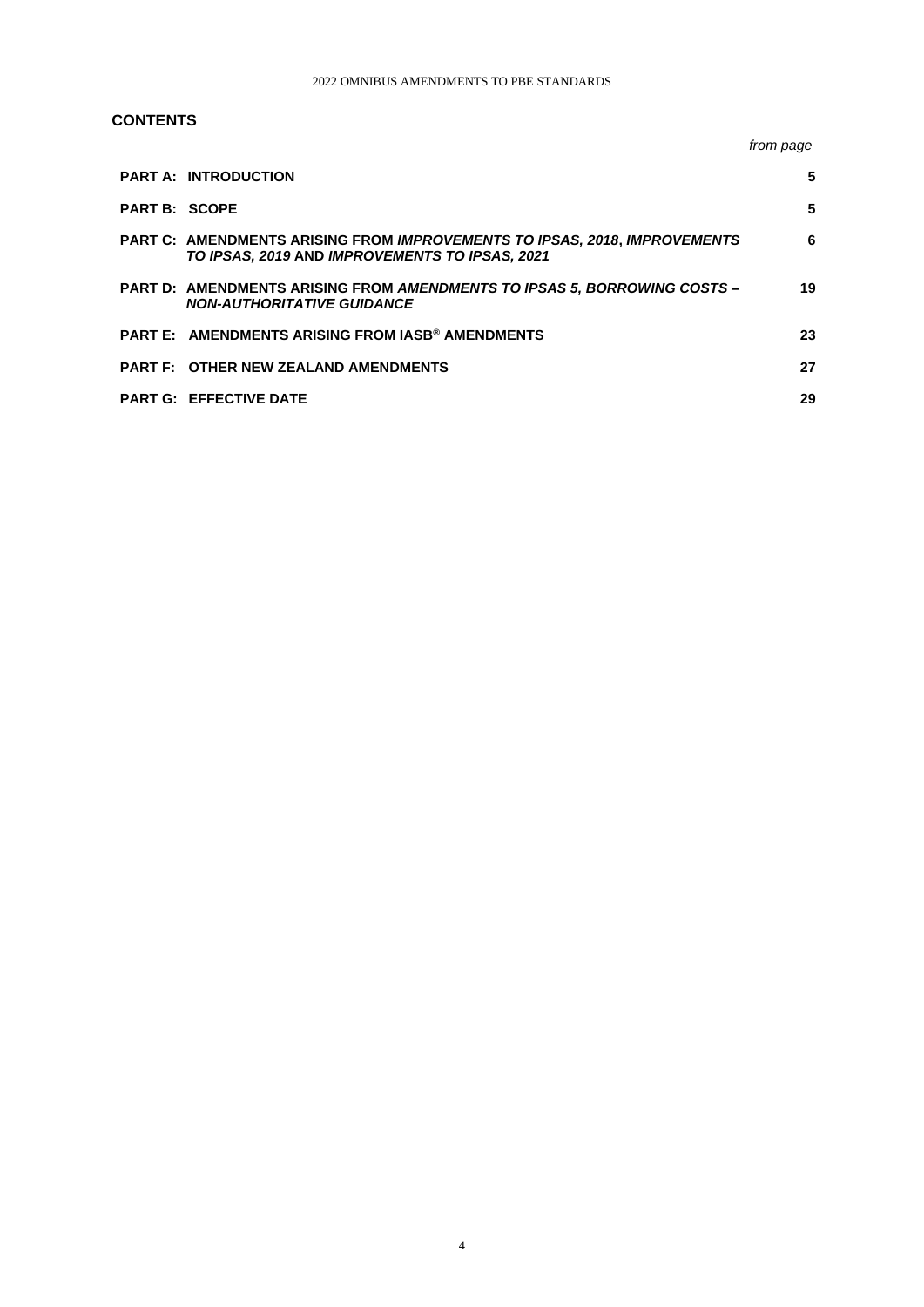# **Part A – Introduction**

This Standard [draft] includes amendments for the following.

- (a) Amendments arising from *Improvements to IPSAS, 2018, Improvements to IPSAS, 2019* and *Improvements to IPSAS, 2021*.
	- (i) The following Standards are amended as a result of *Improvements to IPSAS, 2018*: PBE IPSAS 16 *Investment Property*
	- (ii) The following Standards are amended as a result of *Improvements to IPSAS, 2019*:

PBE IPSAS 30 *Financial Instruments: Disclosures*

PBE IPSAS 13 *Leases*

PBE IPSAS 21 *Impairment of Non-Cash-Generating Assets*

PBE IPSAS 26 *Impairment of Cash-Generating Assets*

- (iii) The following Standards are amended as a result of *Improvements to IPSAS, 2021*: PBE IPSAS 22 *Disclosure of Information about the General Government Sector* PBE FRS 47 *First-time Adoption of PBE Standards* PBE IPSAS 41 *Financial Instruments* PBE IPSAS 19 *Provisions, Contingent Liabilities and Contingent Assets* PBE IPSAS 17 *Property, Plant and Equipment*
- (b) Amendments arising from *Amendments to IPSAS 5, Borrowing Costs – Non-authoritative Guidance*. The amendments relate to PBE IPSAS 5 *Borrowing Costs*.
- (c) Amendments arising from IASB® amendments, relating to the following standards

PBE IAS 12 *Income Taxes*

PBE FRS 47 *First-time Adoption of PBE Standards*

PBE IPSAS 27 *Agriculture*

(d) New Zealand amendment to PBE IPSAS 19 *Provisions, Contingent Liabilities and Contingent Assets*

# **Part B – Scope**

**This Standard applies to Tier 1 and Tier 2 public benefit entities.**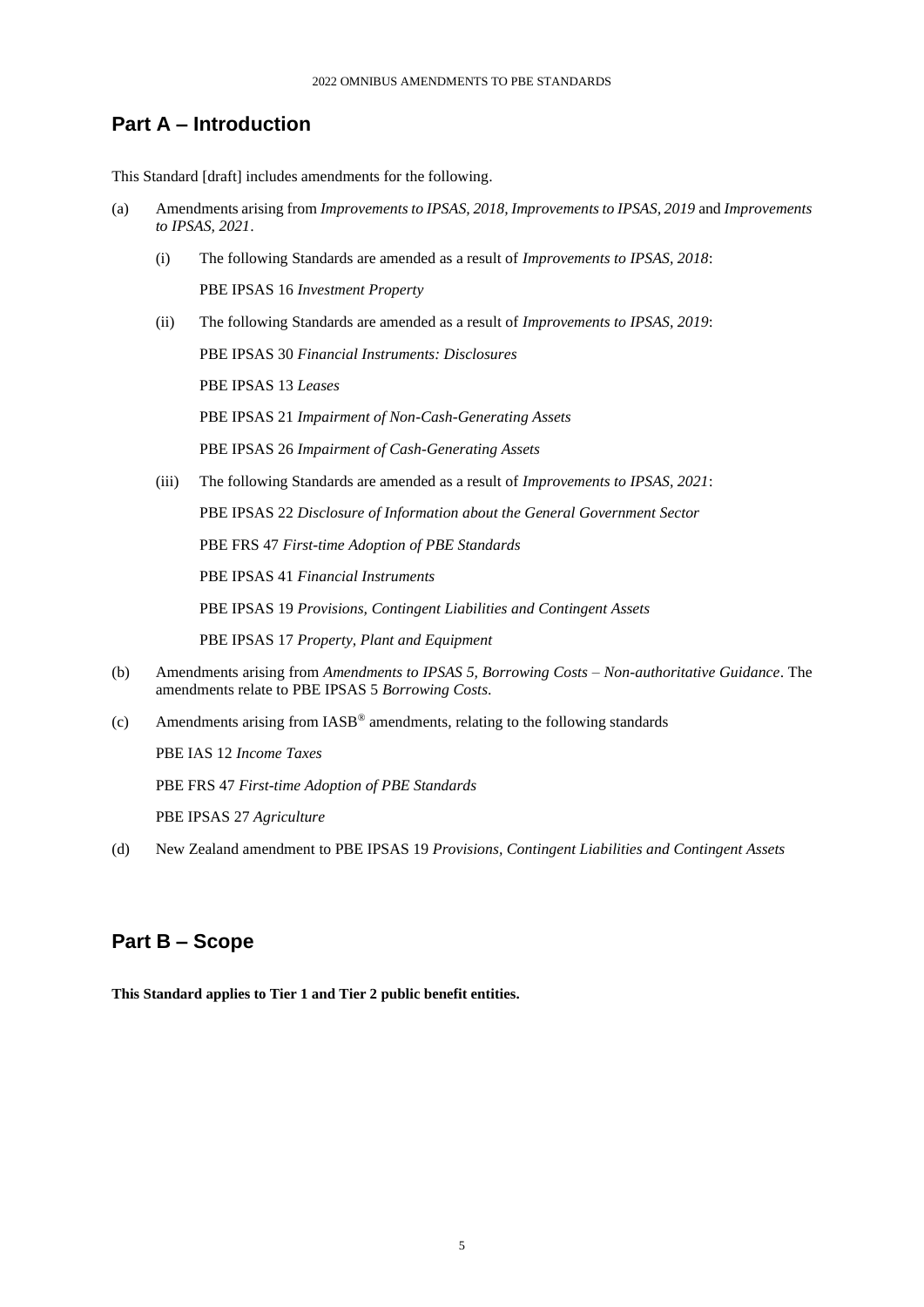# **Part C – Amendments arising from** *Improvements to IPSAS, 2018***,**  *Improvements to IPSAS, 2019* **and** *Improvements to IPSAS, 2021*

# **C1 – Amendments arising from** *Improvements to IPSAS, 2018*

# **PBE IPSAS 16** *Investment Property*

Paragraph 76 is amended and paragraph 102.9 is added. A new heading is inserted before paragraph 76. New text is underlined.

# **Guidance on Initially Measuring Self-Constructed Investment Property at Fair Value**

76. **When an entity completes the construction or development of a self-constructed investment property that will be carried at fair value, or when its fair value becomes reliably measurable (whichever is earlier), any difference between the fair value of the property at that date and its previous carrying amount shall be recognised in surplus or deficit.**

…

# **Effective Date**

…

102.9. *2022 Omnibus Amendments to PBE Standards***, issued in [Date], amended paragraph 76 and added the heading above paragraph 76. An entity shall apply these amendments for annual financial statements covering periods beginning on or after 1 January 2023. Earlier application is permitted.**

…

Paragraph BC10 and the related heading are added. New text is underlined.

# **Basis for Conclusions**

…

# **2022 Omnibus Amendments to PBE Standards**

BC10. In October 2018, the IPSASB issued *Improvements to IPSAS, 2018*, which amended paragraph 76 of IPSAS 16 *Investment Property.* The amendments to paragraph 76 clarify that fair value measurement of self-constructed investment property could commence before the completion of construction. A heading was also added above paragraph 76. The new heading clarifies that paragraph 76 provides guidance on initially measuring self-constructed investment property at fair value, rather than guidance on the transfer of such assets upon completion of their construction. Investment property under construction is within the scope of IPSAS 16, and therefore is not transferred from another class of asset on completion of its construction. The NZASB amended PBE IPSAS 16 in *2022 Omnibus Amendments to PBE Standards*.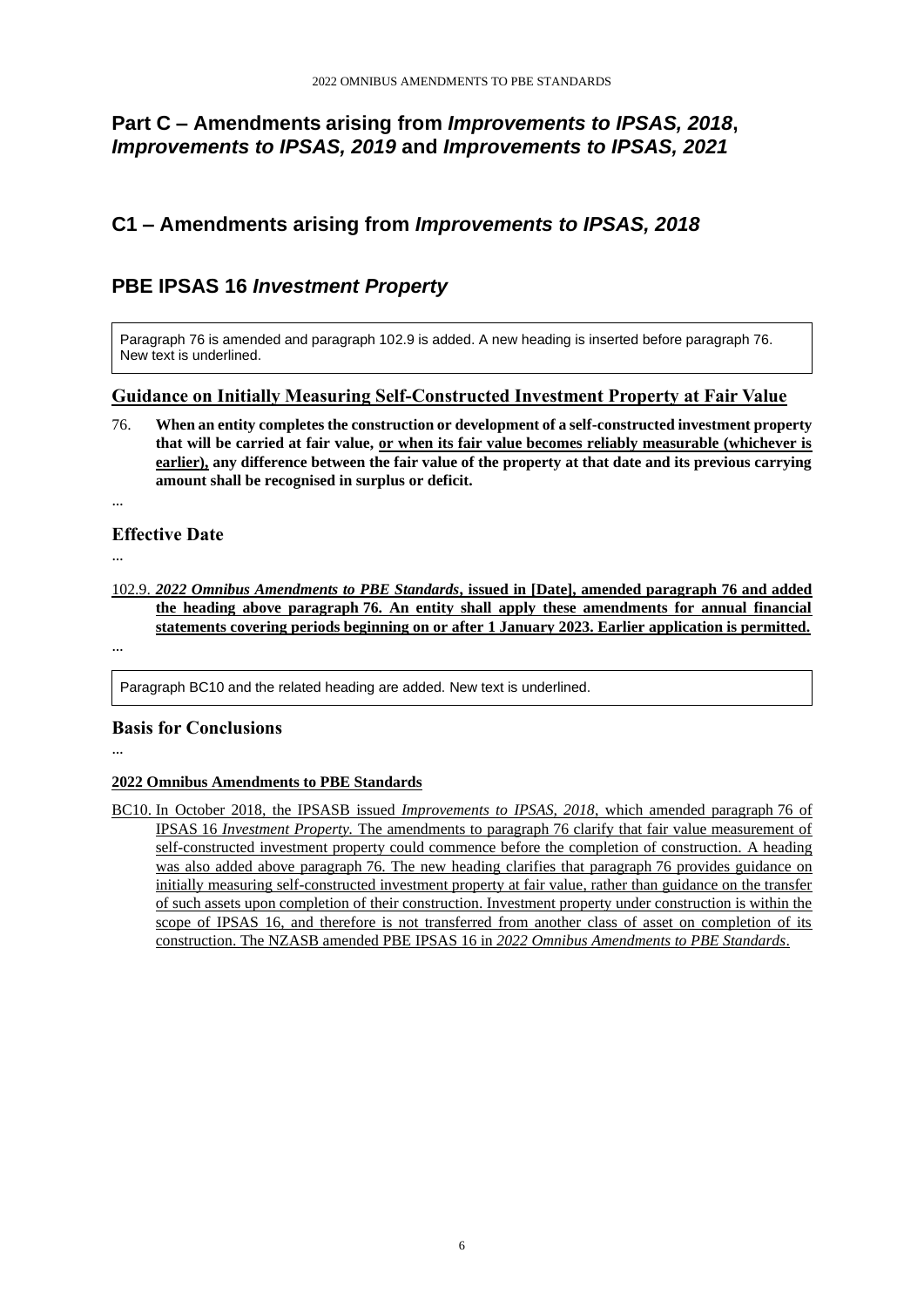# **C2 – Amendments arising from** *Improvements to IPSAS, 2019*

# **PBE IPSAS 30** *Financial Instruments: Disclosures*

Paragraph 53.14 is added and paragraph AG5(h) is amended. New text is underlined and deleted text is struck through.

## **Effective Date**

53.14. *2022 Omnibus Amendments to PBE Standards***, issued in [Date], amended paragraph AG5. An entity shall apply these amendments for annual financial statements covering periods beginning on or after 1 January 2023. Earlier application is permitted.**

…

…

# **Application Guidance**

*This Appendix is an integral part of PBE IPSAS 30.* 

**Classes of Financial Instruments and Level of Disclosure (paragraph 9)**

…

*Other Disclosure—Accounting Policies (paragraph 25)*

- AG5. Paragraph 25 requires disclosure of the measurement basis (or bases) used in preparing the financial statements and the other accounting policies used that are relevant to an understanding of the financial statements. For financial instruments, such disclosure may include:
	- …
	- (h) The nature of For financial guarantee contracts issued through a non-exchange transaction, where no fair value could be determined and on initial recognition the financial guarantee contract is measured at the amount of the loss allowance in accordance with paragraph AG136 of PBE IPSAS 41, disclosure of the circumstances that result in fair value not being determinable.

Paragraphs BC6 and BC7 and the related headings are added. New text is underlined

## **Basis for Conclusions**

…

## **2022 Omnibus Amendments to PBE Standards**

BC6. In August 2020 the IPSASB issued *Improvements to IPSAS, 2019*, which amended IPSAS 30 *Financial Instruments: Disclosures*. The amendments updated the guidance in paragraph AG5(h) on disclosure for financial guarantee contracts issued in non-exchange transactions. These amendments were inadvertently omitted by the IPSASB when issuing IPSAS 41 *Financial Instruments*. The NZASB included similar amendments in paragraph AG5(h) of PBE IPSAS 30 when issuing PBE IPSAS 41 *Financial Instruments* in 2019. However, the IPSASB's amendment specifically refers to disclosing the circumstances that result in fair value not being determinable, whereas the wording that the NZASB had used was more generic. In *2022 Omnibus Amendments to PBE Standards*, the NZASB amended paragraph AG5(h) in PBE IPSAS 30 to align with the wording used in *Improvements to IPSAS, 2019.*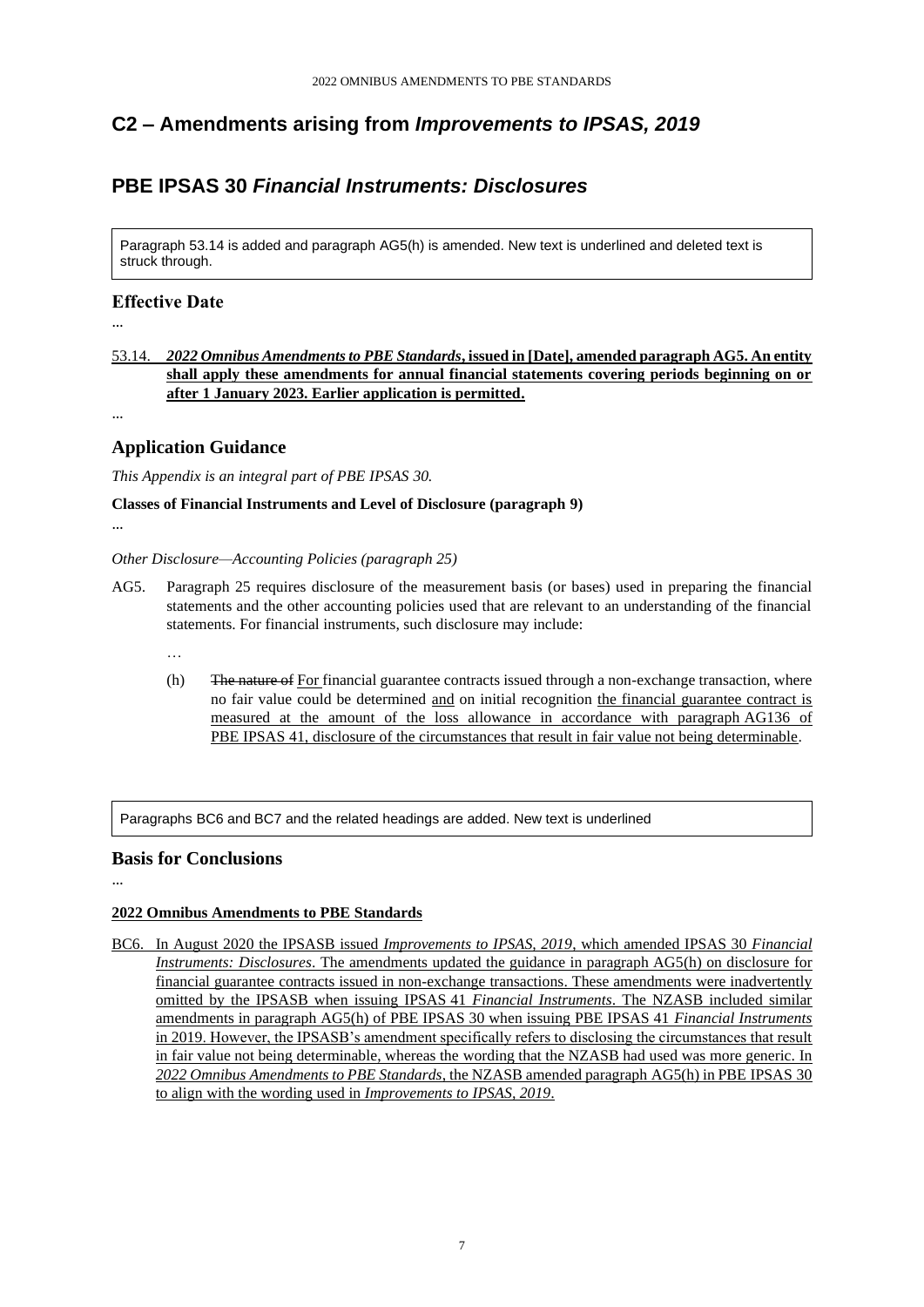BC7. *Improvements to IPSAS, 2019* also amended the Implementation Guidance of IPSAS 30 by adding and amending illustrative examples relating to hedging and credit risk. These amendments were inadvertently omitted by the IPSASB when issuing IPSAS 41. The NZASB included similar amendments to the Implementation Guidance of PBE IPSAS 30 when issuing PBE IPSAS 41 in 2019. The only difference was that the IPSASB's amendments in relation to the credit risk-related examples contained references to types of loans that are more common in the public sector, whereas the equivalent examples in PBE IPSAS 30 did not, as they were developed based on IFRS 9 *Financial Instruments*. In 2022 *Omnibus Amendments to PBE Standards*, the NZASB amended the relevant credit risk-related examples Implementation Guidance of PBE IPSAS 30 to align with the wording used in *Improvements to IPSAS, 2019*.

Implementation Guidance paragraphs IG22B–IG22D and IG23 are amended. New text is underlined and deleted text is struck through.

## **Implementation Guidance**

*This guidance accompanies, but is not part of, PBE IPSAS 30.*

…

#### **Illustrating the Application of Paragraphs 42H and 42I**

IG22B. The following example illustrates one way of providing information about the changes in the loss allowance and the significant changes in the gross carrying amount of financial assets during the period that contributed to changes in the loss allowance as required by paragraphs 42H–42I. This example does not illustrate the requirements for financial assets that are purchased or originated credit-impaired.

…

Significant changes in the gross carrying amount of mortgage loans that contributed to changes in the loss allowance were:

- The acquisition of the ABC Region Y's prime mortgage portfolio increased the residential mortgage book by x percent, with a corresponding increase in the loss allowance measured on a 12-month basis.
- The write off of the CUXX DEF Region Z's mortgage portfolio following the collapse of the local market in the region reduced the loss allowance for financial assets with objective evidence of impairment by CUX.
- The expected increase in unemployment in Region X caused a net increase in financial assets whose loss allowance is equal to lifetime expected credit losses and caused a net increase of CUX in the lifetime expected credit losses allowance.

…

#### **Illustrating the Application of Paragraphs 42M and 42N**

IG22C. The following example illustrates some ways of providing information about an entity's credit risk exposure and significant credit risk concentrations in accordance with paragraph 42M of PBE IPSAS 30. The number of grades used to disclose the information in accordance with paragraph 42M of PBE IPSAS 30 shall be consistent with the number that the entity uses to report internally to key management personnel for internal credit risk management purposes. However, if information about credit risk rating grades is not available without undue cost or effort and an entity uses past due information to assess whether credit risk has increased significantly since initial recognition in accordance with paragraph 83 of PBE IPSAS 41, the entity shall provide an analysis by past due status for those financial assets.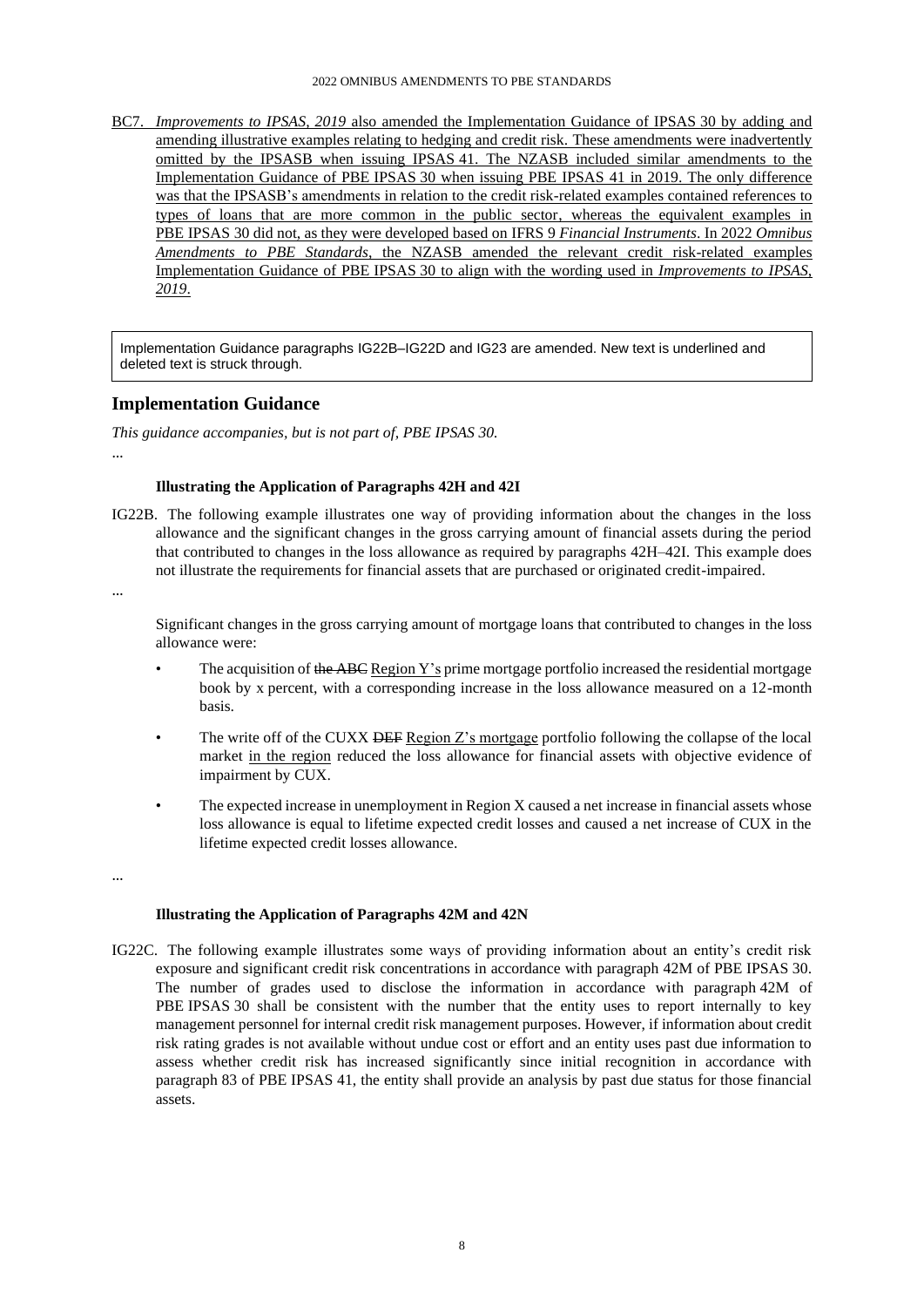| <b>Consumer loan Loan credit risk exposure by internal rating grades</b> |                                                                        |          |                                                                                     |          |  |
|--------------------------------------------------------------------------|------------------------------------------------------------------------|----------|-------------------------------------------------------------------------------------|----------|--|
| 20XX<br>$CU$ <sup>000</sup>                                              | Consumer—credit card<br>Mortgage loans<br><b>Gross carrying amount</b> |          | <del>Consumer—automotive</del><br><b>Agriculture loans</b><br>Gross carrying amount |          |  |
|                                                                          | Lifetime                                                               | 12-month | <b>Lifetime</b>                                                                     | 12-month |  |
| Internal Grade $1-2$                                                     | X                                                                      | X        | X                                                                                   | X        |  |
| Internal Grade 3-4                                                       | X                                                                      | X        | X                                                                                   | X        |  |
| Internal Grade 5–6                                                       | X                                                                      | Х        | X                                                                                   | X        |  |
| Internal Grade 7                                                         | X                                                                      | X        | X                                                                                   | X        |  |
| <b>Total</b>                                                             |                                                                        |          |                                                                                     |          |  |

| Corporate loan Loan credit risk profile by external rating grades |                                                                              |          |                                                                                    |          |  |
|-------------------------------------------------------------------|------------------------------------------------------------------------------|----------|------------------------------------------------------------------------------------|----------|--|
| 20XX<br>CU'000                                                    | Corporate equipment<br><b>Mortgage loans</b><br><b>Gross carrying amount</b> |          | Corporate construction<br><b>Agriculture loans</b><br><b>Gross carrying amount</b> |          |  |
|                                                                   | Lifetime                                                                     | 12-month | Lifetime                                                                           | 12-month |  |
| AAA-AA                                                            | X                                                                            | X        | X                                                                                  | X        |  |
| A                                                                 | X                                                                            | X        | X                                                                                  | X        |  |
| BBB-BB                                                            | X                                                                            | X        | X                                                                                  | X        |  |
| B                                                                 | X                                                                            | X        | X                                                                                  | X        |  |
| CCC-CC                                                            | X                                                                            | X        | X                                                                                  | X        |  |
| C                                                                 | X                                                                            | X        | X                                                                                  | X        |  |
| D                                                                 | X                                                                            | X        | X                                                                                  | X        |  |
| <b>Total</b>                                                      | X                                                                            | X        | X                                                                                  | X        |  |

| Corporate loan Loan risk profile by probability of default |                                       |             |                                               |             |  |  |
|------------------------------------------------------------|---------------------------------------|-------------|-----------------------------------------------|-------------|--|--|
| 20XX                                                       | Corporate-unsecured<br>Mortgage loans |             | Corporate-secured<br><b>Agriculture loans</b> |             |  |  |
| CU'000                                                     | <b>Gross carrying amount</b>          |             | <b>Gross carrying amount</b>                  |             |  |  |
|                                                            | Lifetime                              | 12-month    | Lifetime                                      | 12-month    |  |  |
| $0.00 - 0.10$                                              | X                                     | X           | X                                             | X           |  |  |
| $0.11 - 0.40$                                              | X                                     | X           | X                                             | X           |  |  |
| $0.41 - 1.00$                                              | X                                     | X           | X                                             | X           |  |  |
| $1.01 - 3.00$                                              | X                                     | X           | X                                             | X           |  |  |
| $3.01 - 6.00$                                              | X                                     | X           | X                                             | X           |  |  |
| $6.01 - 11.00$                                             | X                                     | X           | X                                             | X           |  |  |
| $11.01 - 17.00$                                            | X                                     | X           | X                                             | X           |  |  |
| $17.01 - 25.00$                                            | X                                     | X           | X                                             | X           |  |  |
| $25.01 - 50.00$                                            | X                                     | X           | X                                             | X           |  |  |
| $50.01+$                                                   | X                                     | X           | X                                             | X           |  |  |
| <b>Total</b>                                               | $\mathbf X$                           | $\mathbf X$ | X                                             | $\mathbf X$ |  |  |

IG22D. Entity A manufactures cars and The Department of Agriculture provides short-term financing to both dealers and end customers small-scale and large-scale farmers. The purpose of the financing is to purchase inputs such as fertilizers, seeds and pesticides. Entity A The Department of Agriculture discloses its dealer small-scale farmers financing and customer large-scale farmers financing as separate classes of financial instruments and applies the simplified approach to its trade receivables so that the loss allowance is always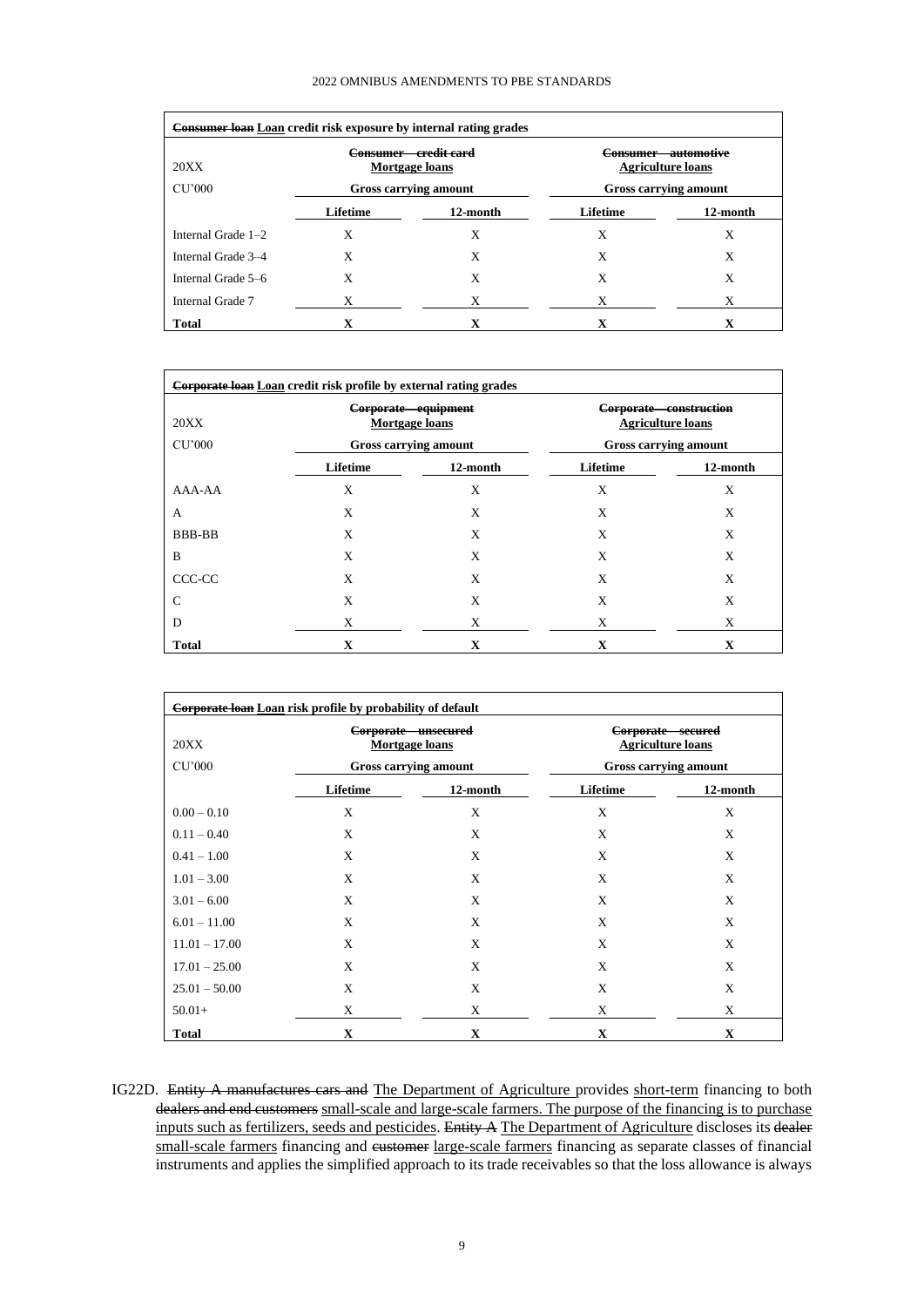| <b>20XX</b><br>CU'000                                                                                                                    | Trade receivables days past due     |                                       |                                     |                                                  |                                        |
|------------------------------------------------------------------------------------------------------------------------------------------|-------------------------------------|---------------------------------------|-------------------------------------|--------------------------------------------------|----------------------------------------|
| <b>Dealer Small-scale</b><br>farmer financing<br>Expected credit loss rate<br><b>Estimated total gross</b><br>carrying amount at default | <b>Current</b><br>0.10%<br>CU20,777 | More than 30<br>days<br>2%<br>CU1,416 | More than 60<br>days<br>5%<br>CU673 | More than<br>90 days<br>13%<br>CU <sub>235</sub> | <b>Total</b><br>CU <sub>23</sub> , 101 |
| Lifetime expected credit<br>losses-dealer small-scale<br>farmer financing                                                                | CLJ21                               | <b>CU28</b>                           | CU <sub>34</sub>                    | <b>CU31</b>                                      | CU114                                  |
| <b>Customer Large-scale</b><br>farmer financing<br>Expected credit loss rate<br>Estimated total gross<br>carrying amount at default      | 0.20%<br>CU19,222                   | 3%<br>CU <sub>2</sub> ,010            | 8%<br><b>CU301</b>                  | 15%<br>CU154                                     | CU21,687                               |
| Lifetime expected credit<br>losses— customer large-<br>scale farmer financing                                                            | CU38                                | CU60                                  | CU <sub>24</sub>                    | CU <sub>23</sub>                                 | CU145                                  |

measured at an amount equal to lifetime expected credit losses. The following table illustrates the use of a provision matrix as a risk profile disclosure under the simplified approach:

IG23. Paragraph 43 requires an entity to disclose information about its exposure to credit risk by class of financial instrument. Financial instruments in the same class share economic characteristics with respect to the risk being disclosed (in this case, credit risk). For example, an entity might determine that residential mortgages, unsecured consumer agricultural loans, and commercial research and development loans each have different economic characteristics.

# **PBE IPSAS 13** *Leases*

Paragraph 76 is amended and paragraph 86.7 is added. New text is underlined and deleted text is struck through.

# **Sale and Leaseback Transactions**

…

76. For finance leases, no such adjustment is necessary unless (a) there has been an impairment in value, and (b) that impairment is required to be recognised by any international and/or national accounting standard on impairment that has been adopted by the entity in accordance with PBE IPSAS 21 or PBE IPSAS 26, where appropriate.

…

# **Effective Date**

…

86.7. *2022 Omnibus Amendments to PBE Standards*, issued in [Date], amended paragraph 76. An entity shall apply these amendments for annual financial statements covering periods beginning on or after 1 January 2023. Earlier application is permitted.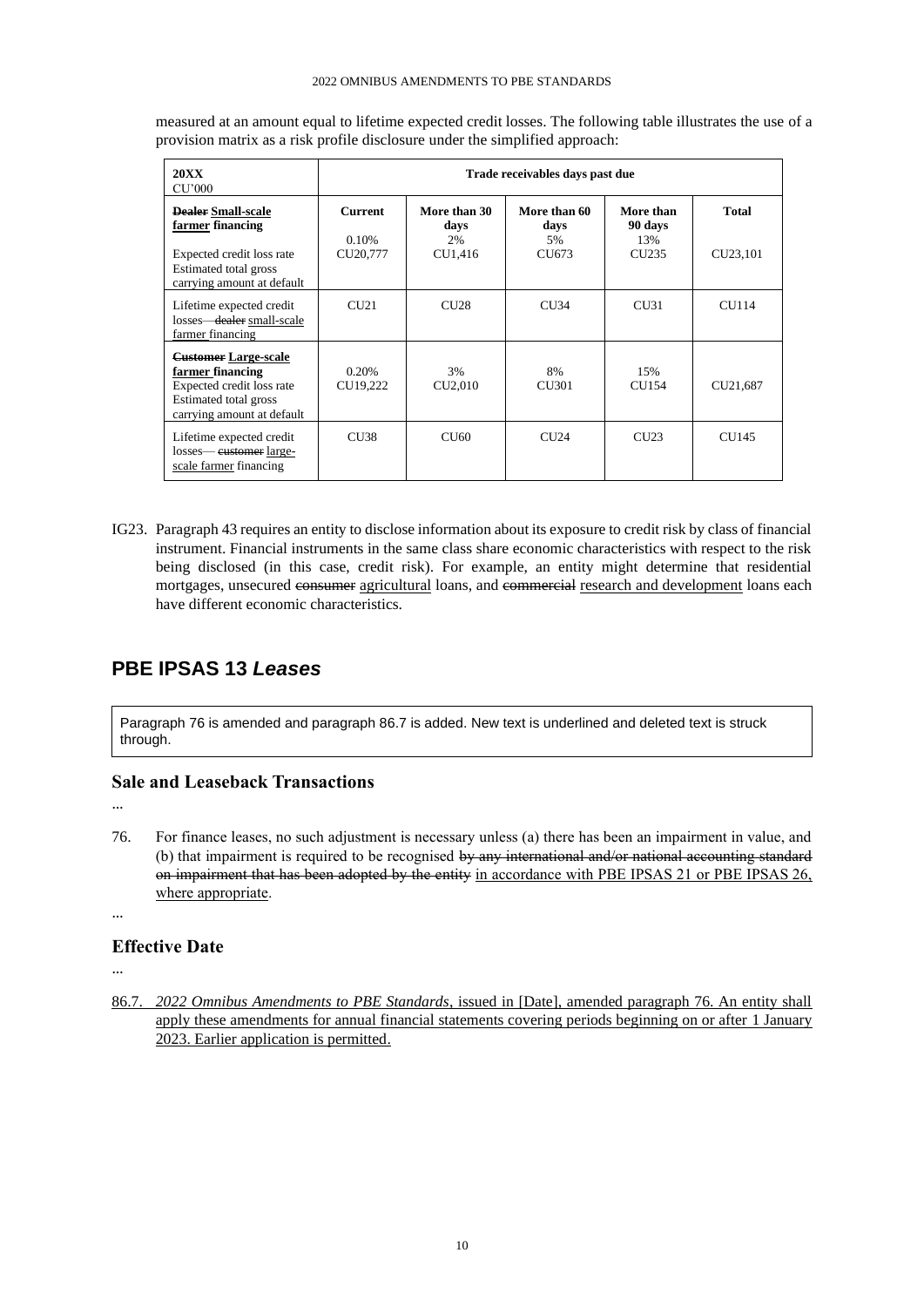Paragraph BC3 and the related heading are added. New text is underlined.

### **Basis for Conclusions**

…

#### **2022 Omnibus Amendments to PBE Standards**

BC3. In January 2020, the IPSASB issued *Improvements to IPSAS, 2019*. Paragraph 76 of IPSAS 13 *Leases* was amended to include the appropriate references to the IPSASs on impairment in place of the references to other international and/or national accounting frameworks*.* The NZASB amended paragraph 76 of PBE IPSAS 13 in *2022 Omnibus Amendments to PBE Standards*.

# **PBE IPSAS 21** *Impairment of Non-Cash-Generating Assets*

Paragraphs 54A and 69A are amended and paragraph 83.9 is added. New text is underlined and deleted text is struck through.

#### **Recognising and Measuring an Impairment Loss**

…

- 54A An impairment loss on a non-revalued asset is recognised in surplus or deficit. However, an impairment loss on a revalued asset is recognised in other comprehensive revenue and expense to the extent that the impairment loss does not exceed the amount in the revaluation surplus for that individual asset in accordance with PBE IPSAS 31 or class of assets in accordance with PBE IPSAS 17 class of assets or asset in accordance with the relevant standard. Such an impairment loss on a revalued asset reduces the revaluation surplus for that individual asset in accordance with PBE IPSAS 31 or class of assets in accordance with PBE IPSAS 17 class of assets or asset.
- …

## **Reversing an Impairment Loss**

…

- 69A A reversal of an impairment loss on a revalued asset is recognised in other comprehensive revenue and expense and increases the revaluation surplus for that individual asset in accordance with PBE IPSAS 31 or class of assets in accordance with PBE IPSAS 17 class of assets or asset in accordance with the relevant standard. However, to the extent that an impairment loss on the same individual revalued asset or class of revalued assets class of revalued assets or asset was previously recognised in surplus or deficit, a reversal of that impairment loss is also recognised in surplus or deficit in accordance with PBE IPSAS 31 or PBE IPSAS 17.
- …

## **Effective Date**

…

83.9. *2022 Omnibus Amendments to PBE Standards*, issued in [Date], amended paragraphs 54A and 69A. An entity shall apply these amendments for annual financial statements covering periods beginning on or after 1 January 2023. Earlier application is permitted.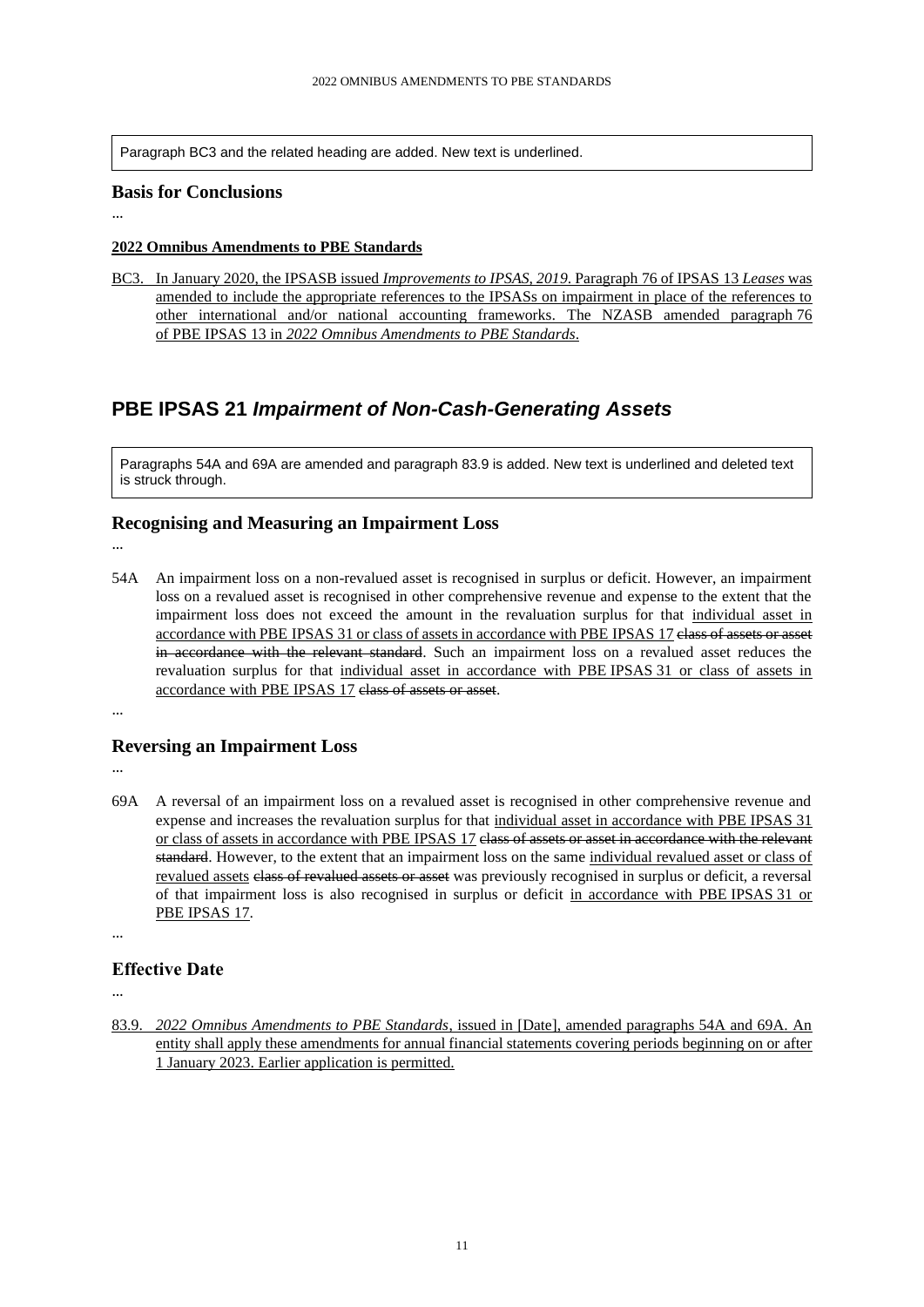Paragraph BC5 and the related heading are added. New text is underlined.

#### **Basis for Conclusions**

…

#### **2022 Omnibus Amendments to PBE Standards**

BC5. In January 2020, the IPSASB issued *Improvements to IPSAS, 2019*, which included amendments IPSAS 21 *Impairment of Non-Cash-Generating Assets*. The amendments clarified that the guidance on the impairment of revalued assets in paragraphs 54A and 69A applied not only to assets that are revalued on a class-by-class basis (i.e. assets in the scope of IPSAS 17), but also to assets that are revalued individually (i.e. assets in the scope of IPSAS 31)*.* The NZASB had clarified that paragraphs 54A and 69A applied to both assets that are revalued individually and assets revalued by class, by issuing *Impairment of Revalued Assets* (Amendments to PBE IPSASs 21 and 26) in April 2017. However, the NZASB considered that the wording used by the IPSASB in *Improvements to IPSAS, 2019* is clearer*.* The NZASB therefore amended paragraphs 54A and 69A of PBE IPSAS 21 to align the wording with paragraphs 54A and 69A of IPSAS 21 in *2022 Omnibus Amendments to PBE Standards*.

# **PBE IPSAS 26** *Impairment of Cash-Generating Assets*

Paragraphs 73A and 108A and the related headings are amended and paragraph 127.11 is added. New text is underlined and deleted text is struck through.

# **Recognising and Measuring an Impairment Loss of an Individual Asset**

- 73A An impairment loss on a non-revalued asset is recognised in surplus or deficit. However, an impairment loss on a revalued asset is recognised in other comprehensive revenue and expense to the extent that the impairment loss does not exceed the amount in the revaluation surplus for that individual asset in accordance with PBE IPSAS 31 or class of assets in accordance with PBE IPSAS 17 class of assets or asset in accordance with the relevant standard. Such an impairment loss on a revalued asset reduces the revaluation surplus for that individual asset in accordance with PBE IPSAS 31 or class of assets in accordance with PBE IPSAS 17-class of assets or asset.
- …

…

## **Reversing an Impairment Loss**

…

## **Reversing an Impairment Loss for an Individual Asset or Class of Asset**

…

108A. A reversal of an impairment loss on a revalued asset is recognised in other comprehensive revenue and expense and increases the revaluation surplus for that individual asset in accordance with PBE IPSAS 31 or class of assets in accordance with PBE IPSAS 17 class of assets or asset in accordance with the relevant standard. However, to the extent that an impairment loss on the same individual revalued asset or class of revalued assets class of revalued assets or asset was previously recognised in surplus or deficit, a reversal of that impairment loss is also recognised in surplus or deficit in accordance with PBE IPSAS 31 or PBE IPSAS 17.

…

## **Effective Date**

…

127.11. *2022 Omnibus Amendments to PBE Standards*, issued in [Date], amended paragraphs 73A and 108A. An entity shall apply these amendments for annual financial statements covering periods beginning on or after 1 January 2023. Earlier application is permitted.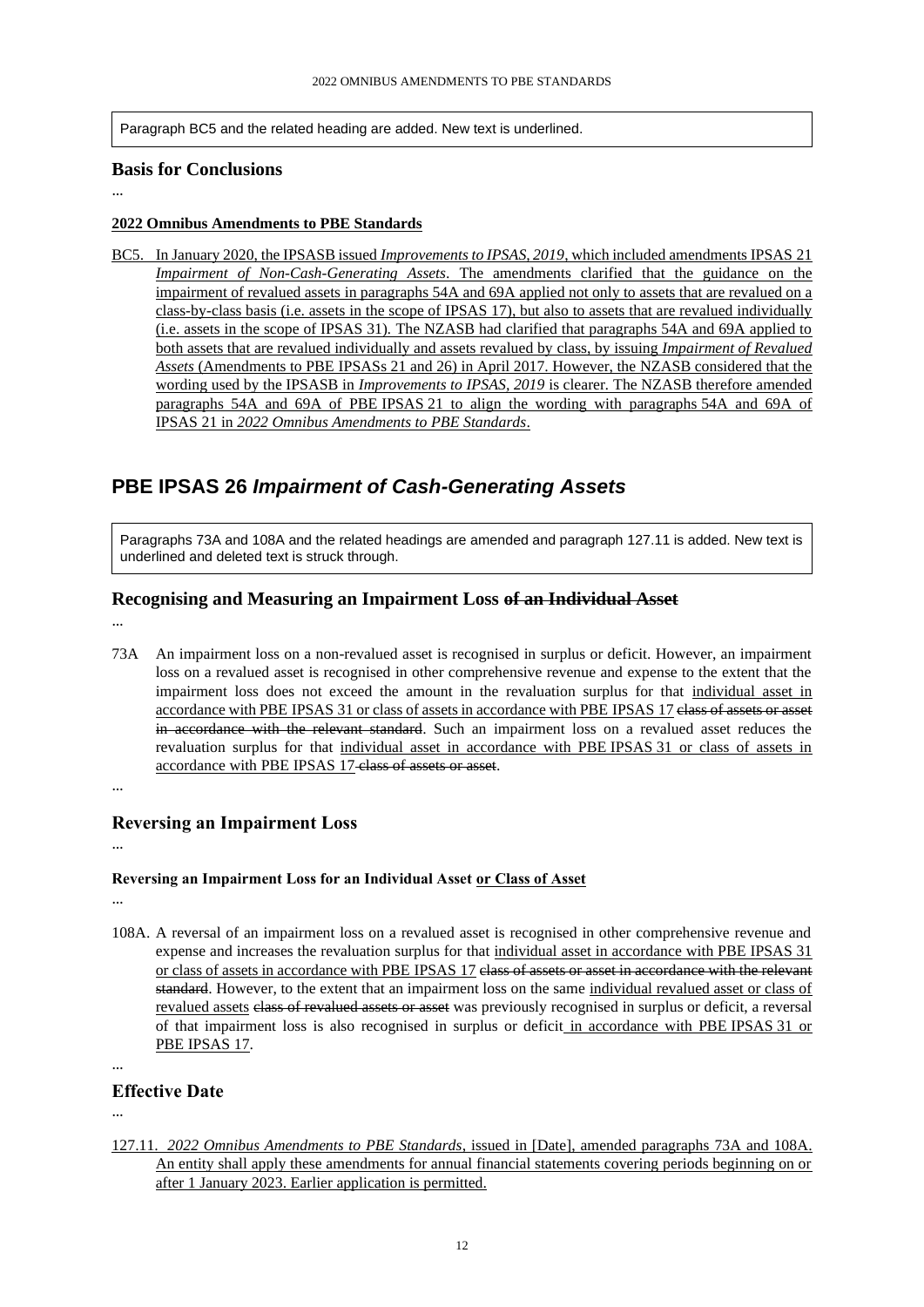Paragraph BC10 and the related heading are added. New text is underlined.

# **Basis for Conclusions**

…

#### **2022 Omnibus Amendments to PBE Standards**

BC10. In January 2020, the IPSASB issued *Improvements to IPSAS, 2019*, which included amendments IPSAS 26 *Impairment of Cash-Generating Assets*. The amendments clarified that the guidance on the impairment of revalued assets in paragraphs 73A and 108A applied not only to assets that are revalued on a class-by-class basis (i.e. assets in the scope of IPSAS 17), but also to assets that are revalued individually (i.e. assets in the scope of IPSAS 31)*.* The NZASB had already clarified that paragraphs 73A and 108A applied to both assets that are revalued individually and assets revalued by class, by issuing *Impairment of Revalued Assets*  (Amendments to PBE IPSASs 21 and 26) in April 2017. However, the NZASB considered that the wording used by the IPSASB in *Improvements to IPSAS, 2019* is clearer*.* The NZASB therefore amended paragraphs 73A and 108A of PBE IPSAS 26 in *2022 Omnibus Amendments to PBE Standards*.

# **C3 – Amendments arising from** *Improvements to IPSAS, 2021*

# **PBE IPSAS 22** *Disclosure of Financial Information about the General Government Sector*

Paragraphs 5, 18 and 28 are amended and paragraph 47.5 is added. New text is underlined and deleted text is struck through.

#### **Scope**

…

5. In some jurisdictions, financial statements and budgets for the government, or sectors thereof, may also be issued in accordance with statistical bases of financial reporting. These bases reflect requirements consistent with, and derived from, the System of National Accounts 1993 (SNA 93) *System of National Accounts, 2008* (2008 SNA) prepared by the United Nations and other international organisations. ...

…

## **Definitions**

…

## **General Government Sector**

- …
- 18. The GGS is defined in the SNA 93 (and updates) 2008 SNA as consisting of (a) all resident central, state, and local government units, (b) social security funds at each level of government, and (c) non-market nonprofit institutions controlled by government units. …

…

## **Accounting Policies**

…

28. Financial statements prepared consistent with statistical bases of financial reporting portray the impact of the GGS on the public sector as a whole and, in the context of the SNA 93 (and updates) 2008 SNA, on a national economy. …

…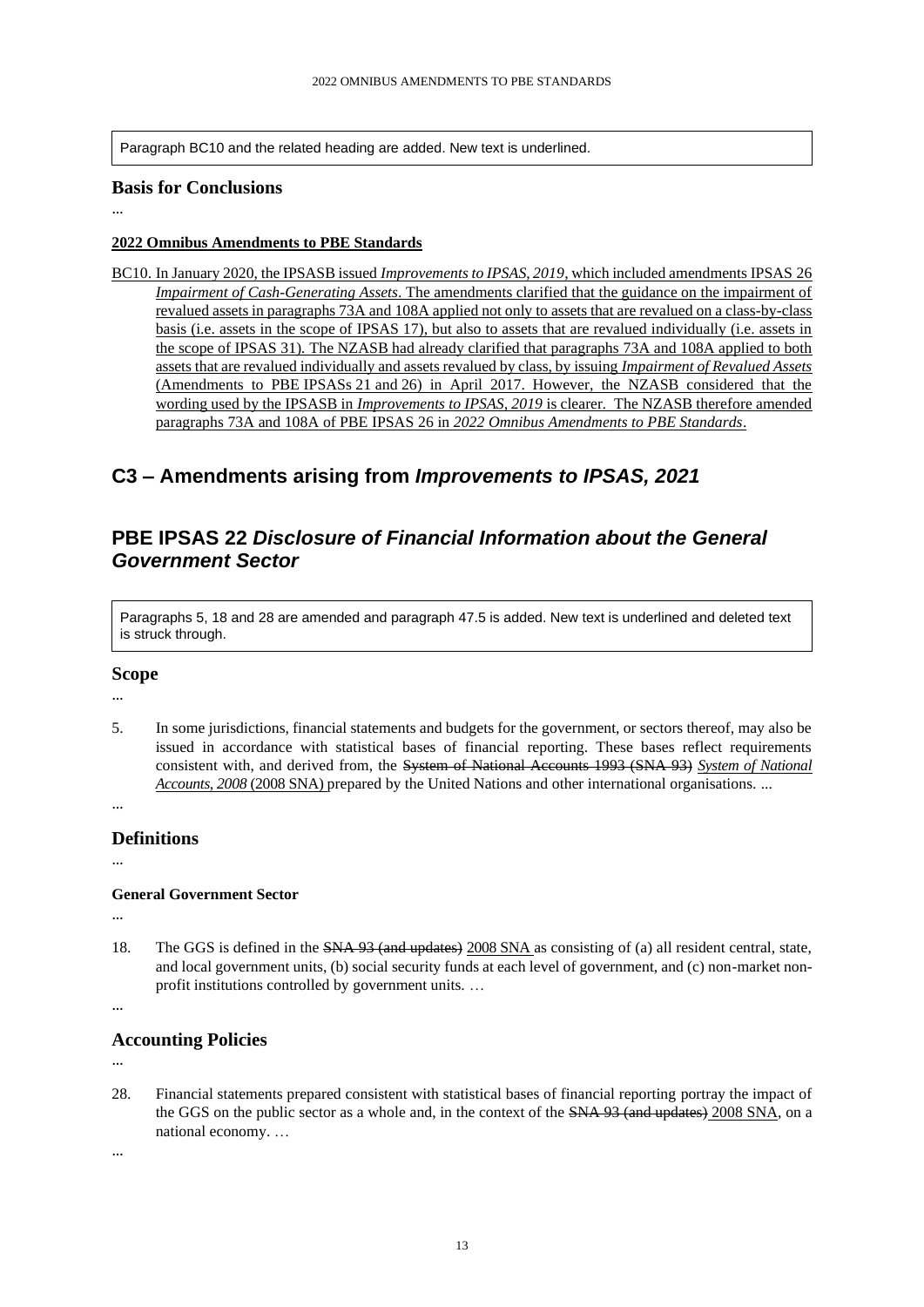# **Effective Date**

- …
- 47.5. *2022 Omnibus Amendments to PBE Standards*, issued in [Date], amended paragraphs 5, 18 and 28. An entity shall apply these amendments for annual financial statements covering periods beginning on or after 1 January 2023. Earlier application is permitted.

Paragraph BC5 and the related heading are added. New text is underlined.

### **Basis for Conclusions**

…

#### **2022 Omnibus Amendments to PBE Standards**

BC5. *Improvements to IPSAS, 2021* amended paragraphs 5, 18 and 28 of IPSAS 22 *Disclosure of Financial Information about the General Government Sector* to refer to the latest edition of the System of National Accounts, 2008 (2008 SNA)*.* The NZASB amended PBE IPSAS 22 in *2022 Omnibus Amendments to PBE Standards*.

# **PBE FRS 47** *First-time Adoption of PBE Standards*

Paragraphs 42.14 and C10A are added and paragraph C1 is amended. New text is underlined and deleted text is struck through.

# **Effective Date**

…

42.14. *2022 Omnibus Amendments to PBE Standards*, issued in [Date], amended paragraph C1 and added paragraph C10A. An entity shall apply these amendments for annual financial statements covering periods beginning on or after 1 January 2023. Earlier application is permitted.

…

**Appendix C**

# **Exemptions from other PBE Standards**

*This Appendix is an integral part of PBE FRS 47.*

C1. An entity may elect to use one or more of the following exemptions:

…

- (d) Cumulative translation differences (paragraphs  $C9 C10A$  and  $C10$ )
- …
- C10A. Instead of applying paragraph C9 or C10, a controlled entity that uses the exemption in paragraph C13(a) may elect, in its financial statements, to measure cumulative translation differences for all foreign operations at the carrying amount that would be included in the controlling entity's consolidated financial statements, based on the controlling entity's date of transition to PBE Standards, if no adjustments were made for consolidation procedures and for the effects of the public sector PBE combination in which the controlling entity acquired the controlled entity. A similar election is available to an associate or joint venture that uses the exemption in paragraph C13(a).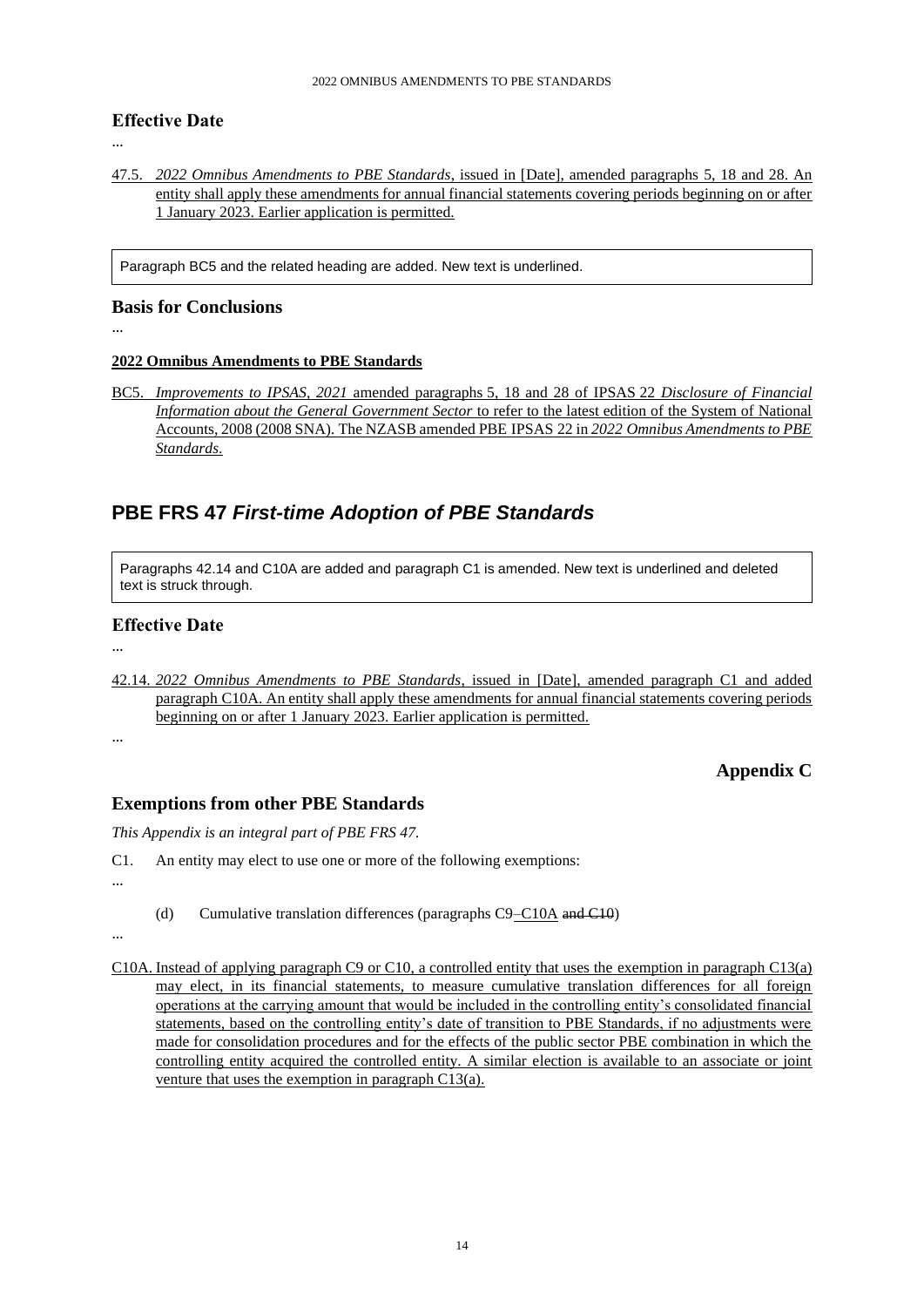Paragraph BC18 and the related heading are added. New text is underlined.

#### **Basis for Conclusions**

…

#### **2022 Omnibus Amendments to PBE Standards**

BC18. *Annual Improvements to IFRS® Standards* (2018-2020), issued by the IASB in May 2010, amended IFRS 1 *First-time Adoption of International Financial Reporting Standards*. The amendments to IFRS 1 extended the exemption available to an entity transitioning to IFRS Standards later than its controlling entity. The exemption previously related to the measurement of assets and liabilities, and the amendments extend the exemption so that it also applies to cumulative foreign exchange translation differences in net assets/equity. The IPSASB subsequently amended IPSAS 33 *First-time Adoption of Accrual Basis International Public Sector Accounting Standards (IPSASs)*, by issuing *Improvements to IPSAS, 2021* in January 2022. The amendments are relevant to PBE FRS 47. The NZASB amended PBE FRS 47 in *2022 Omnibus Amendments to PBE Standards*.

# **PBE IPSAS 41** *Financial Instruments*

Paragraphs 136.5, 184B and AG46A are added and paragraph AG46 is amended. A new heading is inserted above paragraph 184B. New text is underlined and deleted text is struck through.

#### **Effective Date**

…

136.5. *2022 Omnibus Amendments to PBE Standards*, issued in [Date], added paragraphs 184B and AG46A and amended paragraph AG46. An entity shall apply these amendments for annual financial statements covering periods beginning on or after 1 January 2023. Earlier application is permitted. If an entity applies these amendments for an earlier period, it shall disclose that fact.

…

#### **Transition for** *2022 Omnibus Amendments to PBE Standards*

184B. An entity shall apply the amendments in *2022 Omnibus Amendments to PBE Standards* to financial liabilities that are modified or exchanged on or after the beginning of the annual reporting period in which the entity first applies the amendment.

…

# **Appendix A**

# **Application Guidance**

```
This Appendix is an integral part of PBE IPSAS 41.
```
…

#### **Recognition and Derecognition**

…

#### **Derecognition of Financial Liabilities**

…

AG46. For the purpose of paragraph 36, the terms are substantially different if the discounted present value of the cash flows under the new terms, including any fees paid net of any fees received and discounted using the original effective interest rate, is at least 10 per cent different from the discounted present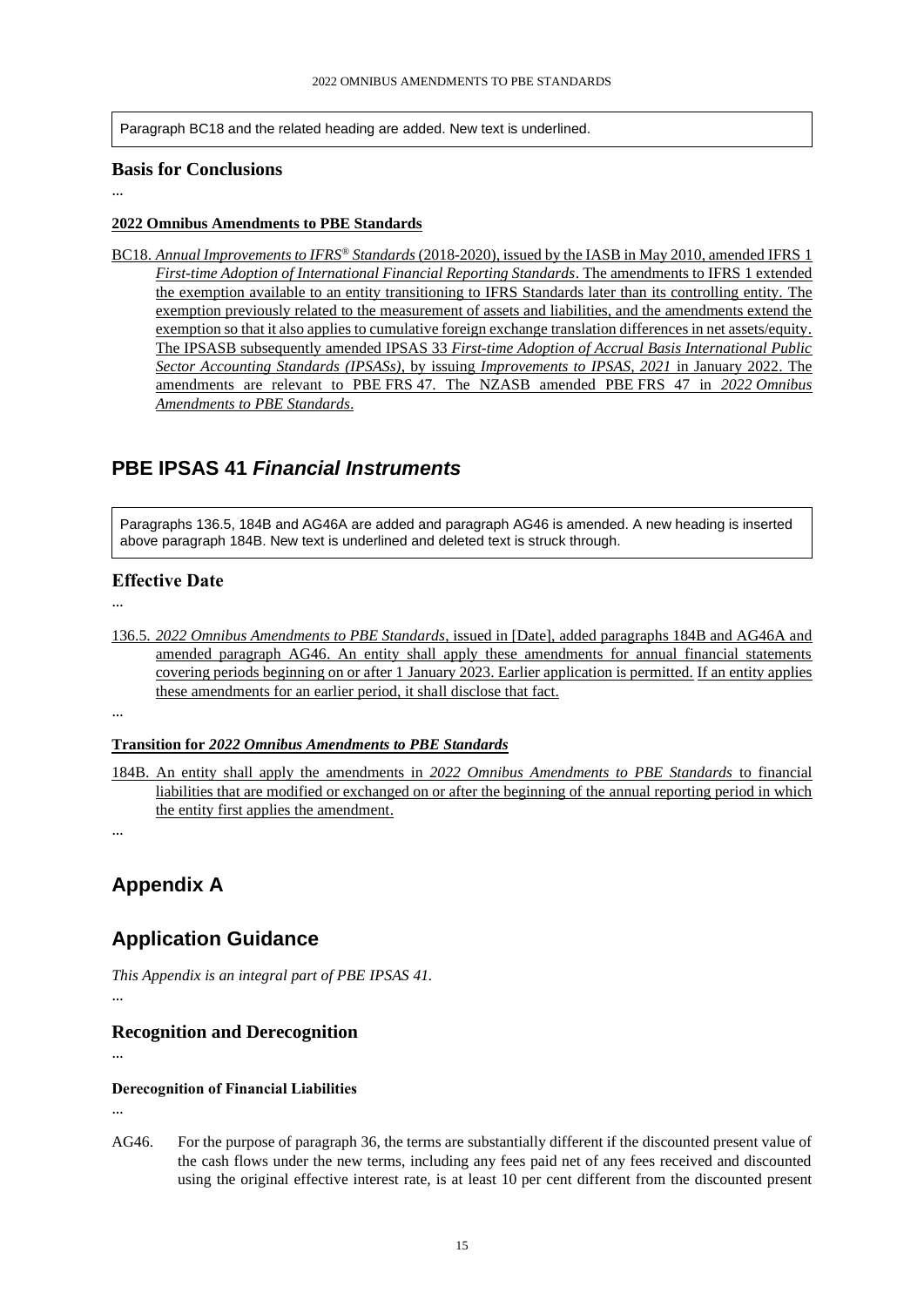value of the remaining cash flows of the original financial liability. If an exchange of debt instruments or modification of terms is accounted for as an extinguishment, any costs or fees incurred are recognised as part of the gain or loss on the extinguishment. If the exchange or modification is not accounted for as an extinguishment, any costs or fees incurred adjust the carrying amount of the liability and are amortised over the remaining term of the modified liability. In determining those fees paid net of fees received, a borrower includes only fees paid or received between the borrower and the lender, including fees paid or received by either the borrower or lender on the other's behalf.

AG46A. If an exchange of debt instruments or modification of terms is accounted for as an extinguishment, any costs or fees incurred are recognised as part of the gain or loss on the extinguishment. If the exchange or modification is not accounted for as an extinguishment, any costs or fees incurred adjust the carrying amount of the liability and are amortised over the remaining term of the modified liability

Paragraph BC17 and the related heading are added. New text is underlined.

# **Basis for Conclusions**

…

# **2022 Omnibus Amendments to PBE Standards**

BC17. *Annual Improvements to IFRS® Standards (2018-2020)*, issued by the IASB in May 2020, amended IFRS 9 *Financial Instruments*. The amendments clarify which fees an entity includes when it applies the '10 percent' test for the derecognition of a financial liability. The IPSASB subsequently amended IPSAS 41 *Financial Instruments*, by issuing *Improvements to IPSAS, 2021* in January 2022. The NZASB amended PBE IPSAS 41 in 2022 *Omnibus Amendments to PBE Standards*.

# **PBE IPSAS 19** *Provisions, Contingent Liabilities and Contingent Assets*

Paragraphs 79A ,110A and 112.10 are added and paragraph 80 is amended. Paragraph 79 has been included for ease of reference but is not amended. New text is underlined and deleted text is struck through.

# **Application of the Recognition and Measurement Rules**

…

## **Onerous Contracts**

- …
- 79. This Standard defines an onerous contract as a contract in which the unavoidable costs of meeting the obligations under the contract exceed the economic benefits or service potential expected to be received under it, which includes amounts recoverable. Therefore, it is the present obligation net of recoveries that is recognised as a provision under paragraph 76. The unavoidable costs under a contract reflect the least net cost of exiting from the contract, which is the lower of the cost of fulfilling it and any compensation or penalties arising from failure to fulfil it.
- 79A. The cost of fulfilling a contract comprises the costs that relate directly to the contract. Costs that relate directly to a contract consist of both:
	- (a) The incremental costs of fulfilling that contract—for example, direct labour and materials; and
	- (b) An allocation of other costs that relate directly to fulfilling contracts—for example, an allocation of the depreciation charge for an item of property, plant, and equipment used in fulfilling that contract among others.
- 80. Before a separate provision for an onerous contract is established, an entity recognises any impairment loss that has occurred on assets dedicated to that used in fulfilling the contract (see IPSAS 21 and IPSAS 26).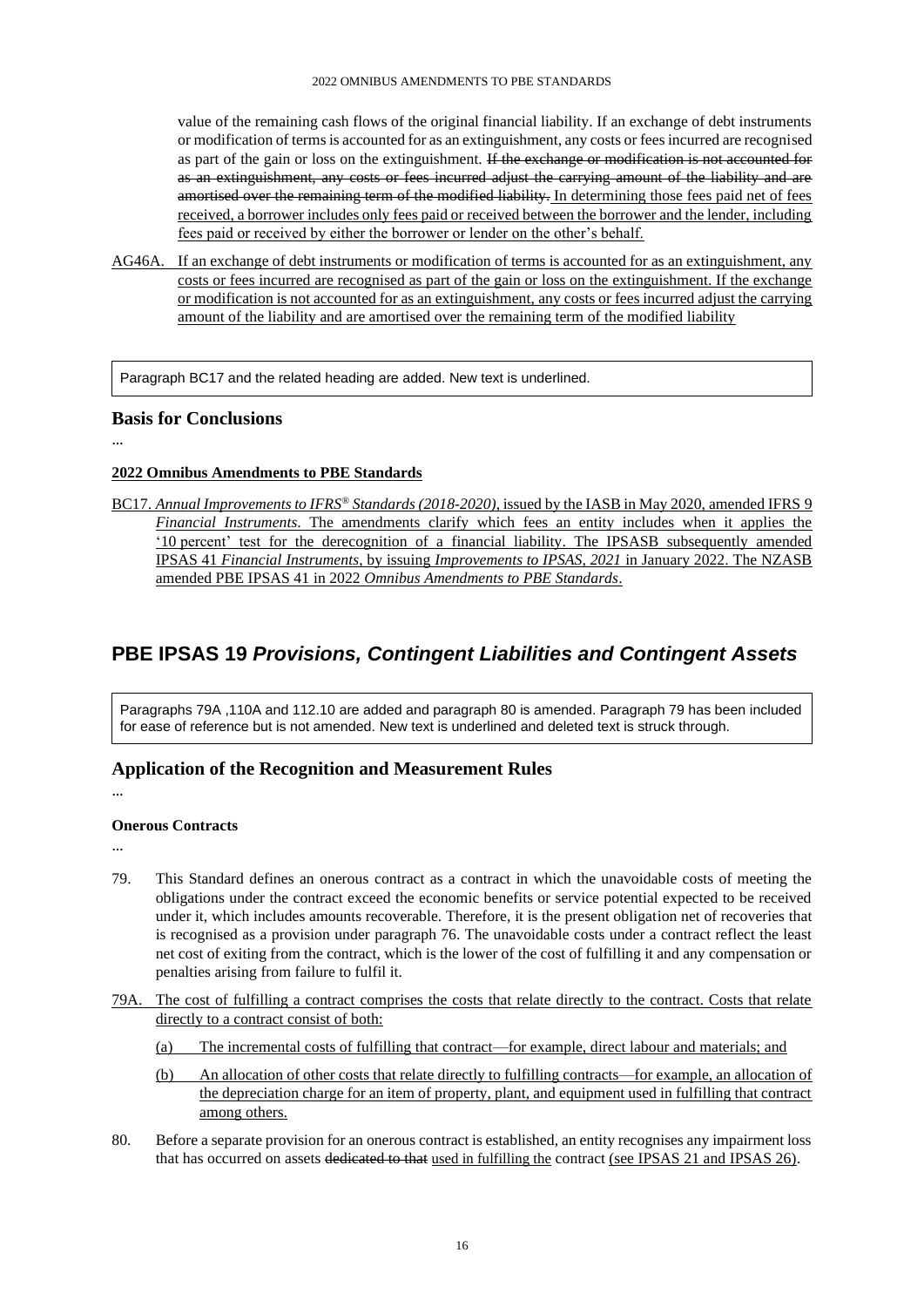…

## **Transitional Provisions**

- …
- 110A. *2022 Omnibus Amendments to PBE Standards*, issued in [Date], added paragraph 79A and amended paragraph 80. An entity shall apply those amendments to contracts for which it has not yet fulfilled all its obligations at the beginning of the annual reporting period in which it first applies the amendments (the date of initial application). The entity shall not restate comparative information. Instead, the entity shall recognise the cumulative effect of initially applying the amendments as an adjustment to the opening balance of accumulated comprehensive revenue and expense or other component of net assets/equity, as appropriate, at the date of initial application.

…

# **Effective Date**

…

112.10. *2022 Omnibus Amendments to PBE Standards*, issued in [Date], added paragraphs 79A and 110A and amended paragraph 80. An entity shall apply these amendments for annual financial statements covering periods beginning on or after 1 January 2023. Earlier application is permitted. If an entity applies these amendments for an earlier period, it shall disclose that fact.

Paragraph BC6 and the related heading are added. New text is underlined.

#### **Basis for Conclusions**

…

#### **2022 Omnibus Amendments to PBE Standards**

BC6. *Onerous Contracts—Cost of Fulfilling a Contract*, issued by the IASB in May 2020, amended IAS 37 *Provisions, Contingent Liabilities and Contingent Assets*. The amendments clarify the costs of fulfilling a contract that an entity includes when assessing whether a contract will be loss-making or onerous (and therefore whether a provision needs to be recognised). The IPSASB subsequently amended IPSAS 19 *Provisions, Contingent Liabilities and Contingent Assets*, by issuing *Improvements to IPSAS, 2021* in January 2022. The NZASB subsequently amended PBE IPSAS 19 in 2022 *Omnibus Amendments to PBE Standards*.

# **PBE IPSAS 17** *Property, Plant and Equipment*

Paragraphs 31 and 89 are amended and paragraphs 34A, 89A, 106B and 108.13 are added. New text is underlined and deleted text is struck through.

## **Measurement at Recognition**

…

#### **Elements of Cost**

…

- 31. Examples of directly attributable costs are:
	- (a) Costs of employee benefits (as defined in PBE IPSAS 39 *Employee Benefits*) arising directly from the construction or acquisition of the item of property, plant and equipment;
	- (b) Costs of site preparation;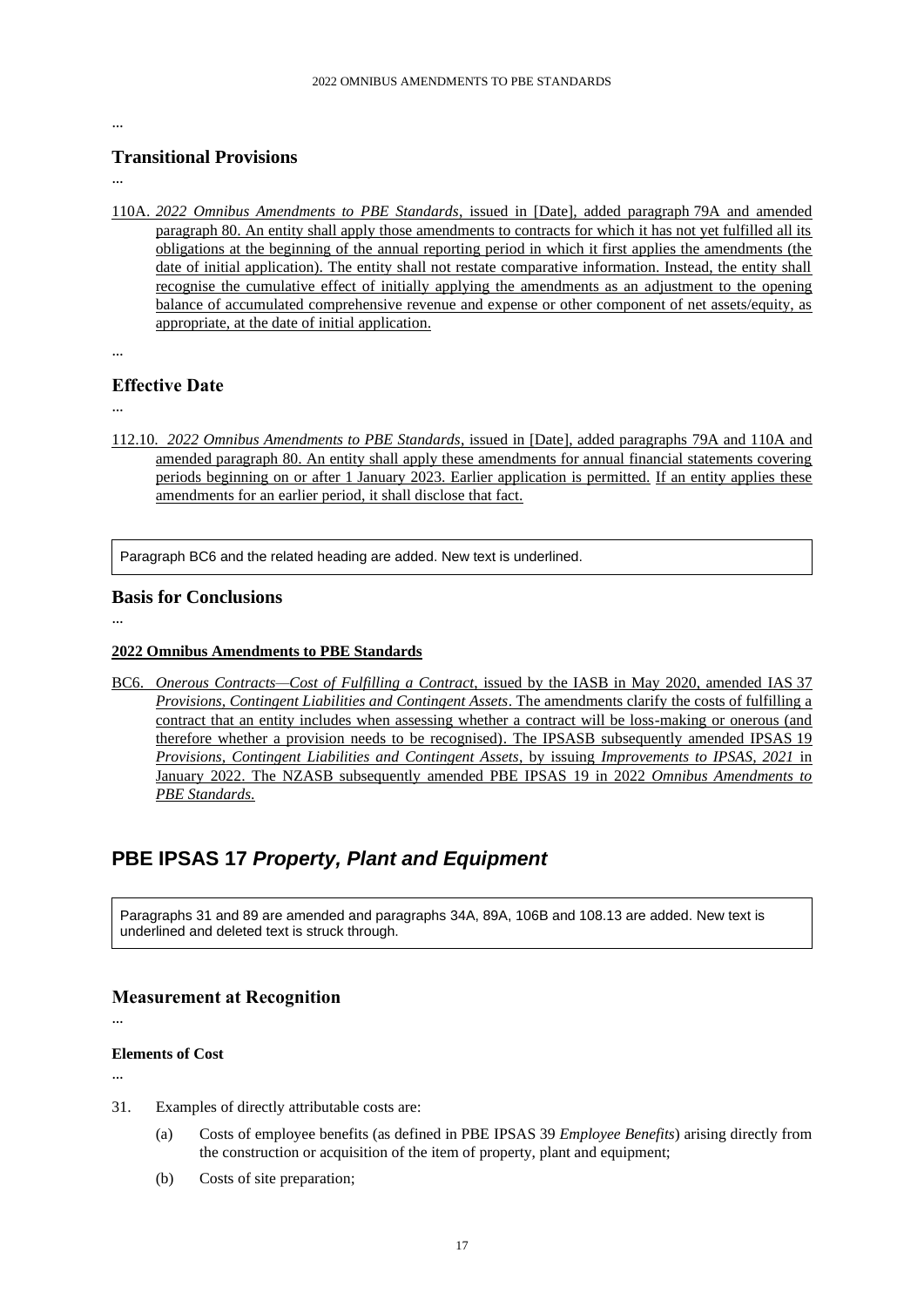- (c) Initial delivery and handling costs;
- (d) Installation and assembly costs;
- (e) Costs of testing whether the asset is functioning properly (i.e., assessing whether the technical and physical performance of the asset is such that it is capable of being used in the production or supply of goods or services, for rental to others, or for administrative purposes), after deducting the net proceeds from selling any items produced while bringing the asset to that location and condition (such as samples produced when testing equipment); and
- (f) Professional fees.

…

34A. Items may be produced while bringing an item of property, plant, and equipment to the location and condition necessary for it to be capable of operating in the manner intended by management (such as samples produced when testing whether the asset is functioning properly). An entity recognises the proceeds from selling any such items, and the cost of those items, in surplus or deficit in accordance with applicable Standards. The entity measures the cost of those items applying the measurement requirements of PBE IPSAS 12.

…

# **Disclosure**

…

- 89. **The financial statements shall also disclose for each class of property, plant and equipment recognised in the financial statements:**
	- (a) **The existence and amounts of restrictions on title, and property, plant and equipment pledged as securities for liabilities;**
	- \*(b) **The amount of expenditures recognised in the carrying amount of an item of property, plant and equipment in the course of its construction; and**
	- (c) **The amount of contractual commitments for the acquisition of property, plant and equipment; and.**
	- \*(d) **If it is not disclosed separately on the face of the statement of comprehensive revenue and expense, the amount of compensation from third parties for items of property, plant and equipment that were impaired, lost or given up that is included in surplus or deficit.** [Deleted by IPSASB]
- 89A**. If not presented separately in the statement of comprehensive revenue and expense, the financial statements shall also disclose:**
	- \*(a) **The amount of compensation from third parties for items of property, plant, and equipment that were impaired, lost or given up that is included in surplus or deficit; and**
	- (b) **The amounts of proceeds and cost included in surplus or deficit in accordance with paragraph 34A that relate to items produced that are not an output of the entity's ordinary activities, and which line item(s) in the statement of comprehensive revenue and expense include(s) such proceeds and cost.**

…

# **Transitional Provisions**

…

106B. *2022 Omnibus Amendments to PBE Standards*, issued in [Date], amended paragraphs 31 and 89 and added paragraphs 34A and 89A. An entity shall apply those amendments retrospectively, but only to items of property, plant, and equipment that are brought to the location and condition necessary for them to be capable of operating in the manner intended by management on or after the beginning of the earliest period presented in the financial statements in which the entity first applies the amendments. The entity shall recognise the cumulative effect of initially applying the amendments as an adjustment to the opening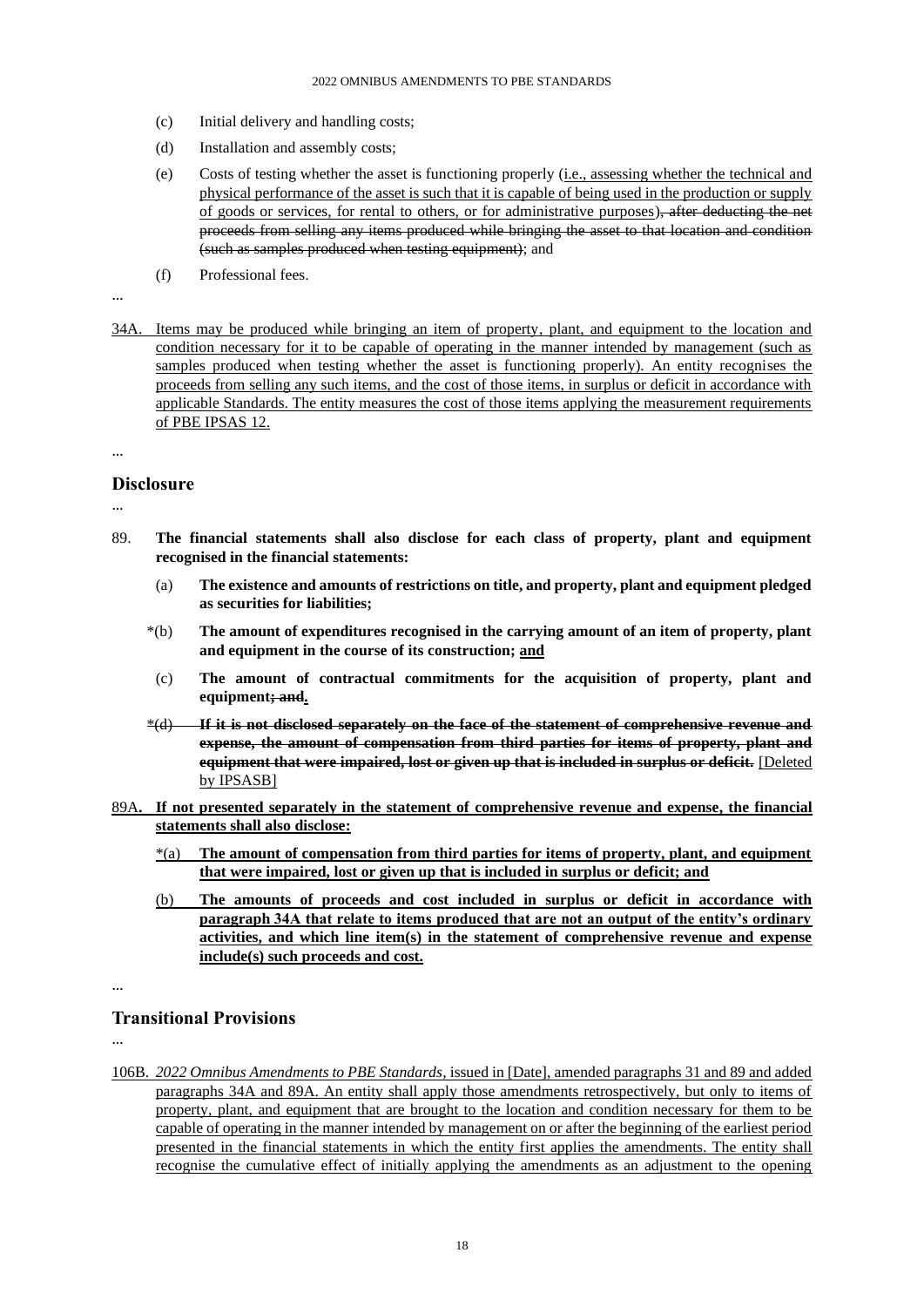balance of accumulated comprehensive revenue and expense (or other component of net assets/equity, as appropriate) at the beginning of that earliest period presented.

…

# **Effective Date**

…

108.13. *2022 Omnibus Amendments to PBE Standards*, issued in [Date], amened paragraphs 31 and 89 and added paragraphs 34A, 89A and 106B. An entity shall apply these amendments for annual financial statements covering periods beginning on or after 1 January 2023. Earlier application is permitted. If an entity applies these amendments for an earlier period, it shall disclose that fact.

Paragraph BC22 and the related heading are added. New text is underlined.

### **Basis for Conclusions**

…

#### **2022 Omnibus Amendments to PBE Standards**

BC22. *Property, Plant and Equipment—Proceeds before Intended Use*, issued by the IASB in May 2020, amended IAS 16 *Property, Plant and Equipment*. The amendments prohibit proceeds from selling items produced before an asset is available for use to be deducted from the cost of property, plant, and equipment. The IPSASB subsequently amended IPSAS 17 *Property, Plant and Equipment*, by issuing *Improvements to IPSAS, 2021* in January 2022. The NZASB subsequently amended PBE IPSAS 17 in 2022 *Omnibus Amendments to PBE Standards*.

# **Part D – Amendments arising from** *Amendments to IPSAS 5, Borrowing Costs – Non-authoritative Guidance*

# **PBE IPSAS 5** *Borrowing Costs*

Paragraph BC3 and the related heading are added. New text is underlined.

## **Basis for Conclusions**

…

#### **2022 Omnibus Amendments to PBE Standards**

BC3. In November 2021 the IPSASB issued *Amendments to IPSAS 5, Borrowing Costs – Non-Authoritative Guidance*, which added non-authoritative guidance material to IPSAS 5. The guidance material includes implementation guidance and illustrative examples, to illustrate the extent to which borrowing costs can be capitalised. The NZASB amended PBE IPSAS 5 in *2022 Omnibus Amendments to PBE Standards*.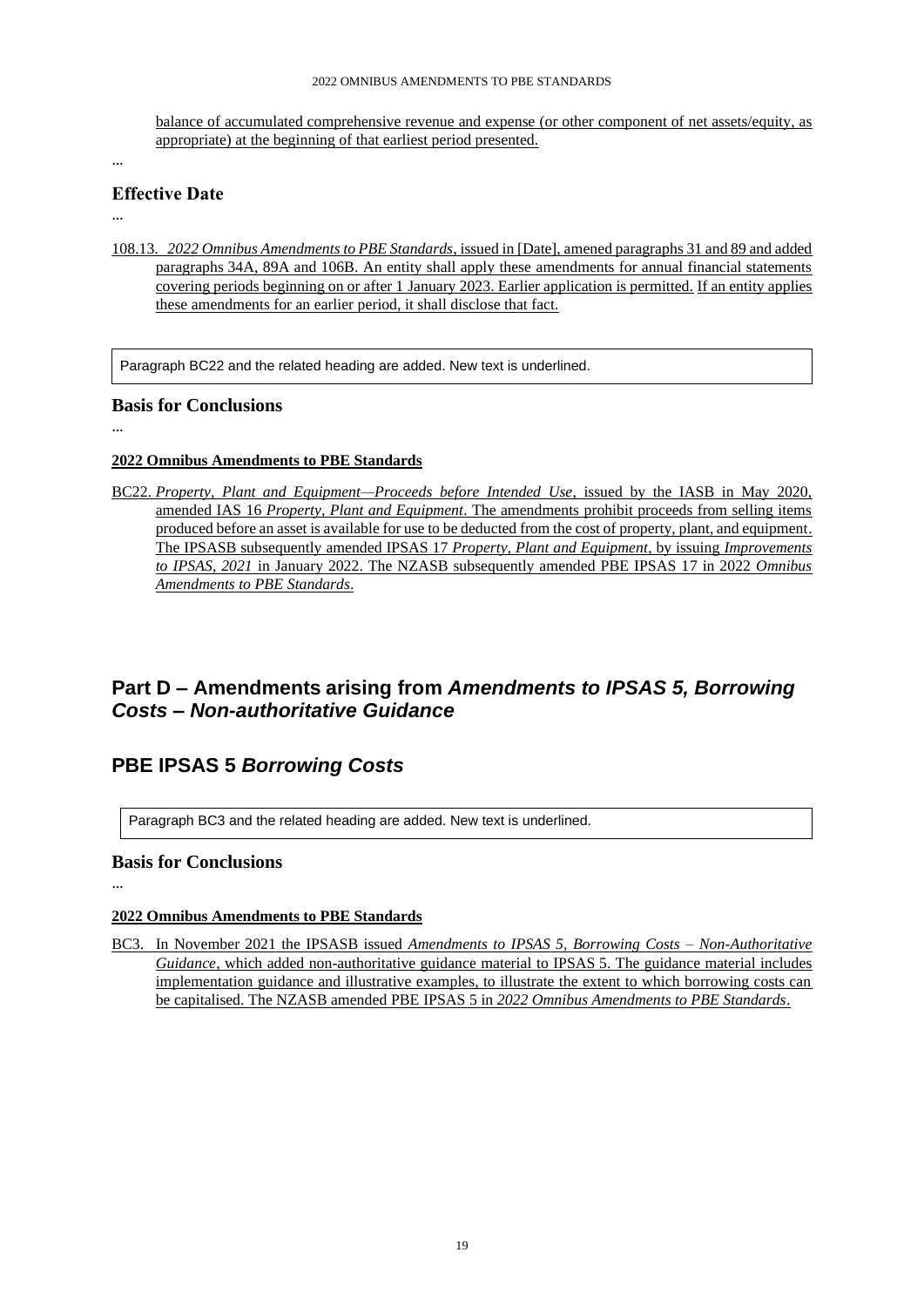Implementation Guidance A.1 to A.6 is added. For ease of reading, new text is not underlined.

### **Implementation Guidance**

*This guidance accompanies, but is not part of, PBE IPSAS 5.*

#### **A.1 Period of Borrowing Cost Capitalisation**

#### **When applying the allowed alternative treatment, as described in paragraphs 17–18, when can an entity begin to include borrowing costs in the cost of the qualifying asset?**

Where outlays and borrowings have been incurred specifically to fund a qualifying asset's acquisition, construction, or production, the costs of those borrowings should be capitalised when the activities necessary to prepare the asset for its intended use or sale begin. The activities necessary to get the asset ready for use encompass more than the asset's physical acquisition, construction, or production. The activities include technical and administrative work prior to the commencement of physical acquisition, construction, or production, but exclude holding the asset when no development that changes the asset's condition is being undertaken.

The activities (i.e., technical and administrative work) undertaken prior to commencement of the physical acquisition, construction, or production of a qualifying asset should contribute to the actual development or construction of that asset.

#### **A.2 Limit on Capitalisation**

#### **When applying the allowed alternative treatment, as described in paragraphs 17–18, to specific borrowings, are borrowing costs included in the cost of the qualifying asset in that period limited to the borrowing costs incurred in that period?**

Yes. If a borrowing can be specifically associated with outlays on acquisition, construction, or production of a qualifying asset, the amount of borrowing costs capitalised during that period is limited to the borrowing costs incurred on that borrowing during the period less any investment income on the temporary investment of those borrowings.

#### **A.3 Asset Funded through Transfers**

**In many jurisdictions, the acquisition, construction, or production of a qualifying asset is funded through a transfer from another public benefit entity. Does the entity acquiring, constructing, or producing the qualifying asset consider the transferor's underlying source of the funds, i.e., whether the funds are generated by tax revenues, general cash holdings or borrowings, when it determines the amount that can be included in the cost of the qualifying asset when applying the allowed alternative treatment, as described in paragraphs 17–18?**

No. When the acquisition, construction, or production of a qualifying asset is fully funded through a transfer, there will be no directly attributable borrowing costs to capitalise. The entity may include in the cost of the qualifying asset only those borrowing costs which it has incurred.

#### **A.4 Asset Funded through a Centralised Lending Programme – Interest Rates**

**A centralised lending agency may fund its activities by borrowings through several separate loan instruments. Each instrument may have a different interest rate. An entity may borrow funds from the centralised lending agency and use these funds for the acquisition, construction, or production of a qualifying asset. If the entity is using the allowed alternative treatment, as described in paragraphs 17–18, does the entity apply the weighted average interest rate incurred by the centralised lending agency when including borrowing costs in the cost of the qualifying asset?**

No. The weighted average interest rate incurred by the centralised lending agency is not relevant in the preparation of the financial statements of the entity acquiring, constructing, or producing the qualifying asset. The entity can include in the cost of the qualifying asset only those borrowing costs which it itself has incurred.

The entity must consider all facts and circumstances when determining the borrowing costs incurred in its arrangement with the centralised lending agency. In some cases, the interest rate stated in the terms of the arrangement may not reflect the true borrowing costs associated with the funds received. When the entity identifies concessionary terms, the entity should apply the requirements in PBE IPSAS 41 *Financial Instruments* paragraphs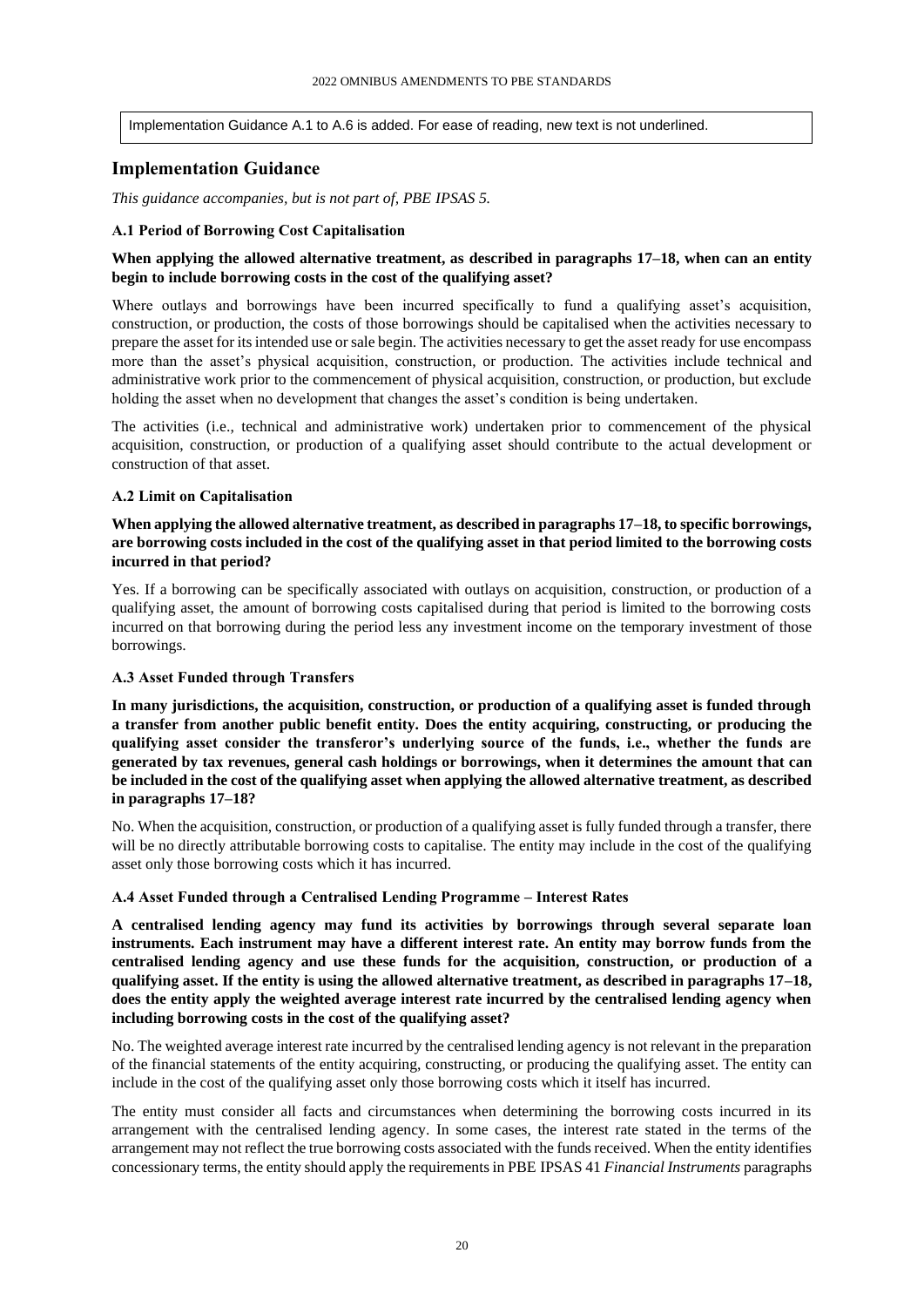$AG118-AG127<sup>2</sup>$  and capitalise borrowing costs based on a market related interest rate that the entity would have incurred on a similar loan (see PBE IPSAS 41 paragraphs IE153–IE172 for examples illustrating how to determine the interest rate in a concessionary loan). Interest expense calculated using the effective interest rate method is eligible for inclusion in the cost of the qualifying asset in accordance with this Standard.

If the centralised lending agency and the entity to which it lends funds are part of the same economic entity, in the financial statements of the consolidated entity, the borrowing costs incurred by the centralised lending agency can be capitalised to the qualifying asset, provided that appropriate consolidation adjustments have been made to eliminate those costs capitalised by the controlled entity.

#### **A.5 Asset Funded through an Entity's Own General Borrowing – Borrowings are not Specific to Qualifying Asset**

**When an entity acquiring, constructing, or producing a qualifying asset manages its own borrowing programme, but borrowings are not specific to the qualifying asset, how does the entity determine the borrowing costs directly attributable to the qualifying asset? This may occur when an entity uses cash on hand to fund the cost of a qualifying asset. This cash on hand is funded from general borrowings, tax revenue and other fees and transfers.** 

The amount of borrowing costs eligible for inclusion in the cost of the qualifying asset is determined using the weighted average of the borrowing costs applicable to all borrowings of the entity outstanding during the period. The weighted average of borrowing costs is then applied to the outlays on the qualifying asset incurred during the period in determining the amount eligible for capitalisation.

The entity shall exclude from the weighted average calculation those borrowings that are made specifically for the purpose of obtaining another qualifying asset until substantially all the activities necessary to prepare that asset for its intended use are complete. The amount of borrowing costs capitalised during a period shall not exceed the amount of borrowing costs incurred during that period.

#### **A.6 Asset Funded through General Borrowings – Range of Debt Instruments**

#### **Does an entity apply a weighted average of borrowing costs when multiple debt instruments are used to fund the cost of a qualifying asset?**

Yes. An entity may not be able to fund the cost of a qualifying asset with a single debt instrument. When multiple debt instruments are used (and the funds are general borrowings), the cost of borrowing is determined by calculating the weighted average of the borrowing costs applicable to all the debt instruments outstanding during the period, excluding borrowings that are made specifically for the purpose of obtaining another qualifying asset (until substantially all the activities necessary to prepare that asset for its intended use are complete).

Illustrative Examples IE1–IE16 and the related headings are added. For ease of reading, new text is not underlined.

## **Illustrative Examples**

*These examples accompany, but are not part of, PBE IPSAS 5.*

*The examples are not based on actual fact patterns and are provided to illustrate how the requirements of the Standard might be met.*

#### **Qualifying Asset Constructed Over a Period of Time**

IE1. On 31 March 20X1, City Council A begins construction of a tunnel to accommodate transit between two commercial hubs. The construction period is 5 years and the project is budgeted to cost CU100 million (CU20 million is paid to the construction company on the date the construction begins and on 31 March of each subsequent year during the construction period). City Council A issues a 25-year CU100 million bond on 31 March 20X1 that yields a fixed coupon of 5 per cent per annum. This bond was issued specifically

<sup>2</sup> Where an entity has not yet adopted PBE IPSAS 41, the requirements in either PBE IPSAS 29 *Financial Instruments: Recognition and Measurement* paragraphs AG84-AG90 or, if early adopted, PBE IFRS 9 *Financial Instruments* paragraphs B5.1.2A–B5.1.2G, are applied. Similar to the PBE IPSAS 41 requirements, an entity should capitalise borrowing costs based on a market related interest rate that the constructing entity would have incurred on a similar loan.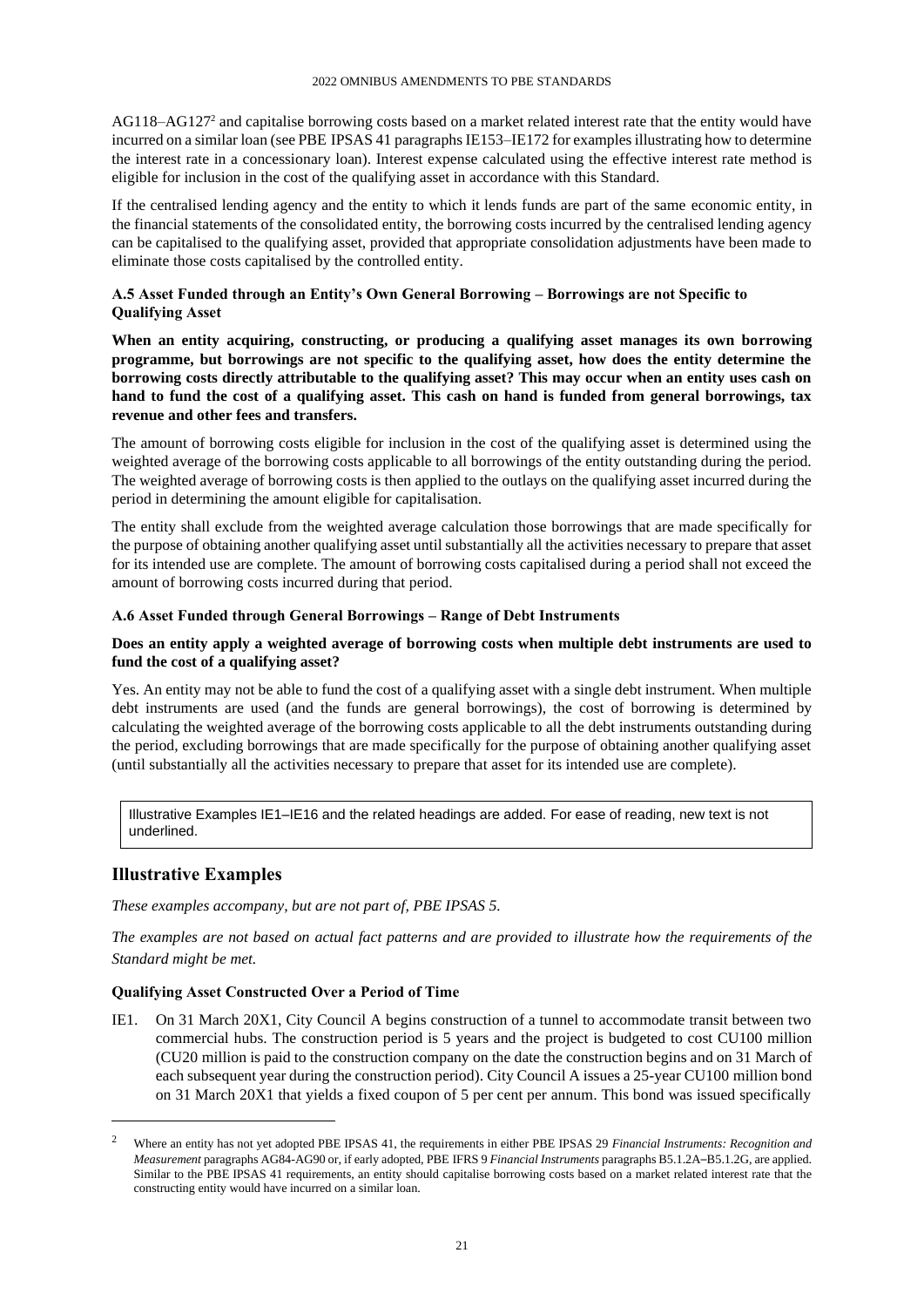to finance the construction of this project. City Council A has a 31 December year-end and earns a rate of interest of 3 per cent on the temporary investment of any excess borrowings.

- IE2. On 31 December 20X1, City Council A has accrued borrowing costs of CU3.75 million (CU100 million x 5 percent x 9/12 months).
- IE3. In determining the borrowing costs that can be included in the cost of the tunnel, City Council A is limited to capitalising the borrowing costs incurred during the period less any investment income on the temporary investment of those borrowings.
- IE4. On 31 December 20X1, City Council A recognises its tunnel asset as a work in progress. The amount capitalised is CU21.95 million (CU20 million + [CU100 million x 5 percent x  $9/12$  months] – [CU80 million x 3 percent x 9/12 months]). This represents the funds transferred to the construction company and the borrowing costs incurred during the period less the investment income earned on the CU80 million invested.

#### **Centralised Borrowing Programme – Eligible Borrowing Costs**

- IE5. The Department of Social Housing begins construction of a new social housing complex on 15 June 20X1. The project costs are budgeted to be CU500 million. All financing required by the Department of Social Housing, and certain other central government entities, is secured centrally by the Government Treasury.
- IE6. The Government Treasury estimates its cash flow needs on an annual basis in order to determine the most appropriate source of funding to meet its internal lending needs. These sources include tax revenue, fee revenue, bonds issuances and loans.
- IE7. The Department of Social Housing negotiates a 10-year loan from the Government Treasury. The Government Treasury requires the Department of Social Housing to pay borrowing costs of 3 per cent per annum. This is consistent with the market rate of interest the Department of Social Housing would incur if the arrangement was negotiated at arm's length.
- IE8. When the Department of Social Housing secures financing from the Government Treasury, the Department of Social Housing is aware that the borrowings comprise various sources, but has no visibility of how the Government Treasury sources the funds, nor of the weighted average borrowing costs the Government Treasury incurs.
- IE9. In determining the borrowing costs eligible for inclusion in the cost of the social housing complex, the Department of Social Housing includes only those borrowing costs which it itself has incurred. Because the loan is at market terms, the Department of Social Housing concludes there are no concessionary elements and determines borrowing costs eligible for inclusion in the cost of the social housing complex are based on the interest rate of 3 percent stated in the contract.

#### **General Borrowing – Weighted Average Cost of Borrowing**

- IE10. Government T has begun construction of a new airport. The cost of this airport is budgeted to be CU500 million. When Government T borrows funds, it does not borrow for specific projects. In determining its borrowing needs, Government T budgets its cash shortfall over a given period and ensures borrowings will cover its liquidity needs.
- IE11. Over the construction period, Government T held three instruments that were open for the entire construction period:
	- Government Bonds CU1 billion, yielding an annual rate of 5 per cent;
	- Loan with Financial Institution  $A CU300$  million, with an annual interest rate of 7 per cent; and
	- Loan with Financial Institution  $B CU600$  million, with an annual interest rate of 9 per cent.
- IE12. In determining the amount of borrowing costs eligible for inclusion in the cost of the airport, Government T calculates the weighted average of the borrowing costs applicable to all borrowings of the entity outstanding during the period.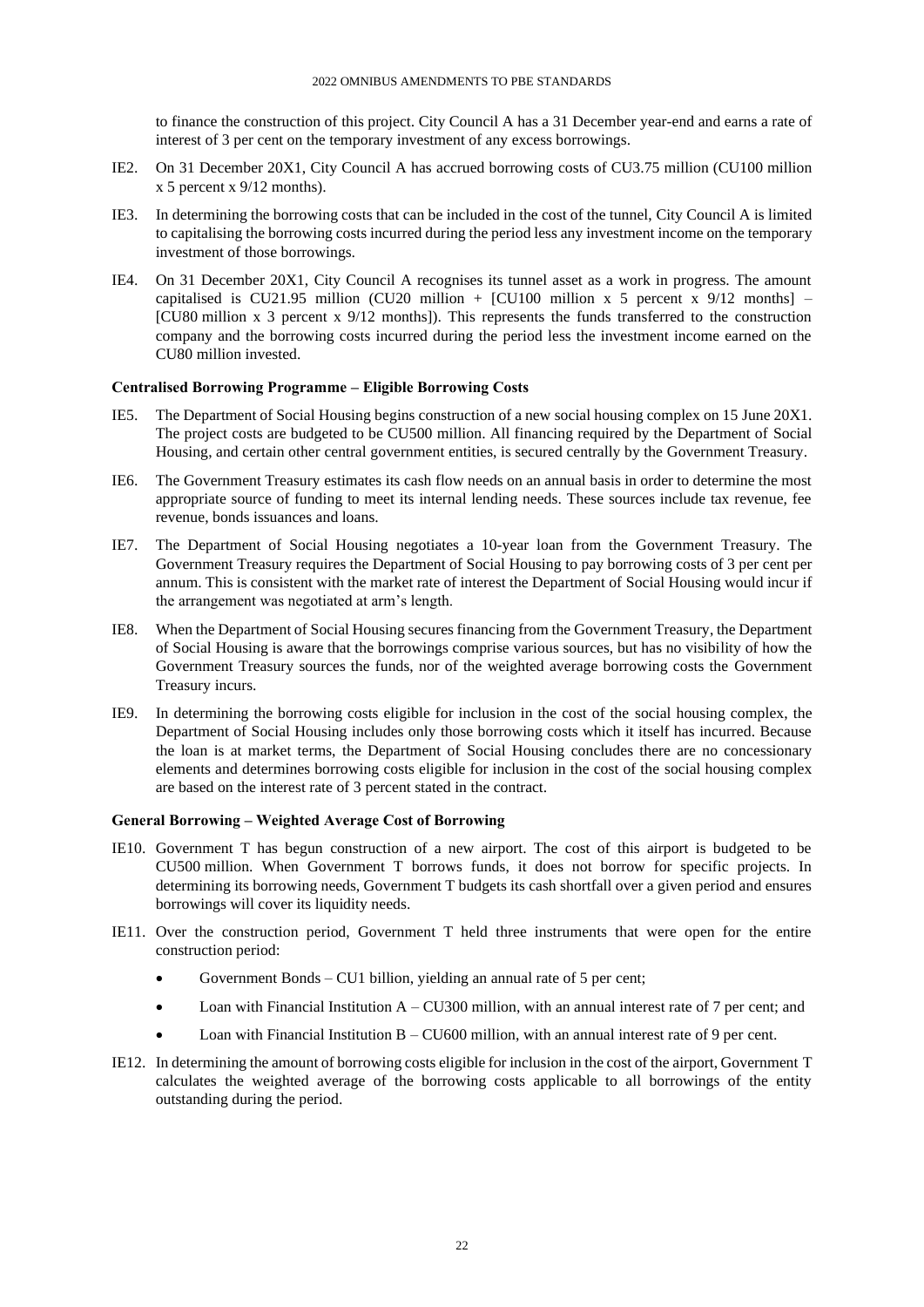|                                       | A                         | B                    |                              | $D = B \times C$    |
|---------------------------------------|---------------------------|----------------------|------------------------------|---------------------|
|                                       | Principal                 | <b>Interest Rate</b> | <b>Proportion</b><br>of Debt | Weighted<br>Average |
| <b>Government Bonds</b>               | CU1,000 million           | 5 percent            | 1,000/1,900                  | 2.63                |
| Loan A                                | CU300 million             | 7 percent            | 300/1,900                    | 1.11                |
| Loan B                                | CU <sub>600</sub> million | 9 percent            | 600/1,900                    | 2.84                |
| <b>Weighted Average Interest Rate</b> |                           |                      |                              | 6.58 percent        |

IE13. Government T calculates the weighted average of the borrowing costs applicable to all borrowings of the entity outstanding during the period to be 6.58 per cent.

#### **Specific Borrowing – Borrowing for Part of Qualifying Asset's Amount**

- IE14. A public sector transport authority ('the Authority') began construction of a new road network on 1 January 20X1. The cost of this road network is budgeted to be CU750 million. The Authority funds this project with amounts received on 1 January 20X1 from two sources:
	- Government funding in the amount of CU500 million; and
	- Loan from a financial institution of CU250 million, with an annual interest rate of 5 percent.

In order to receive the Government funding, the Authority was required to show it was able to secure financing. It is the Authority's policy to allocate borrowed funds to the construction of the qualifying asset first. The Authority earns a rate of interest of 3 per cent on the temporary investment of any excess borrowings.

- IE15. As at 31 December 20X1, the Authority has incurred outlays of CU200 million as part of the construction of the asset. These outlays were transferred in one lump sum payment to the construction company at the commencement of construction on 1 January 20X1. In addition to the outlays of CU200 million, the Authority capitalises CU11 million ([CU250 million x 5 per cent] – [CU50 million x 3 per cent]) in borrowing costs, against the qualifying asset.
- IE16. Because the Authority borrowed CU250 million for the purposes of obtaining the road network, but has only incurred outlays related to that qualifying asset in the amount of CU200 million, the Authority was able to earn interest revenue on the excess funds borrowed. The Authority capitalised borrowing costs incurred during the period of CU12.5 million less the investment income of CU1.5 million on the temporary investment of those borrowings.

# **Part E – Amendments arising from IASB amendments**

# **PBE IAS 12** *Income Taxes*

Paragraphs 15, 22 and 24 are amended. Paragraphs 22A and 98.11–98.13 are added. New text is underlined and deleted text is struck through.

# **Recognition of Deferred Tax Liabilities and Deferred Tax Assets**

#### **Taxable Temporary Differences**

…

- 15. **A deferred tax liability shall be recognised for all taxable temporary differences, except to the extent that the deferred tax liability arises from:**
	- (a) **The initial recognition of goodwill; or**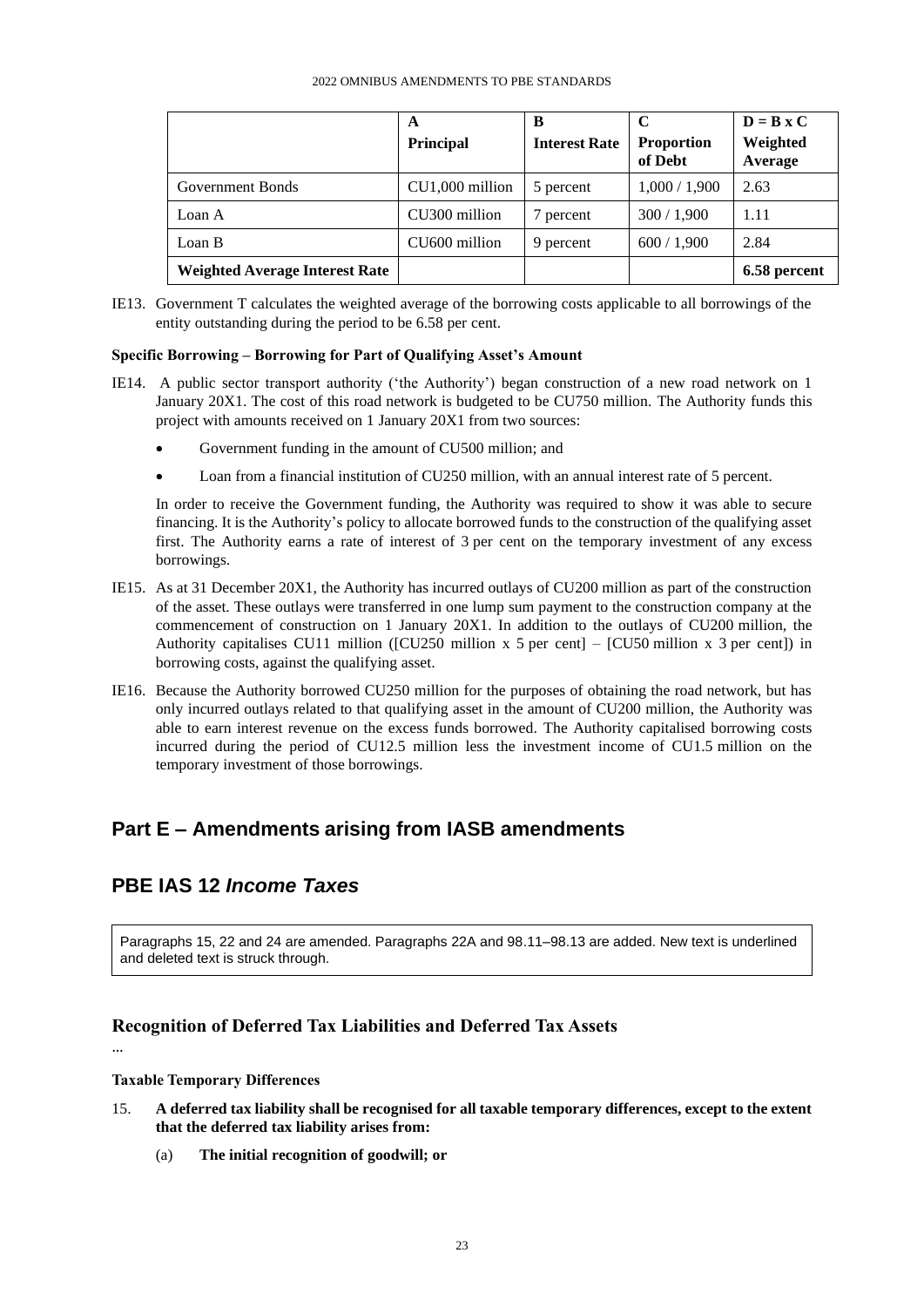- (b) **The initial recognition of an asset or liability in a transaction which:**
	- (i) **Is not a PBE combination; and**
	- (ii) **At the time of the transaction, affects neither accounting profit nor taxable profit (tax loss).; and**
	- (iii) **at the time of the transaction, does not give rise to equal taxable and deductible temporary differences.**

…

#### *Initial Recognition of an Asset or Liability*

- 22. A temporary difference may arise on initial recognition of an asset or liability, for example if part or all of the cost of an asset will not be deductible for tax purposes. The method of accounting for such a temporary difference depends on the nature of the transaction that led to the initial recognition of the asset or liability:
	- (a) In a PBE combination, an entity recognises any deferred tax liability or asset and this affects the amount of goodwill or bargain purchase gain it recognises (see paragraph 19);
	- (b) If the transaction affects either accounting profit or taxable profit, or gives rise to equal taxable and deductible temporary differences, an entity recognises any deferred tax liability or asset and recognises the resulting deferred tax expense or income in surplus or deficit (see paragraph 59);
	- (c) If the transaction is not a PBE combination, and affects neither accounting profit nor taxable profit and does not give rise to equal taxable and deductible temporary differences, an entity would, in the absence of the exemption provided by paragraphs 15 and 24, recognise the resulting deferred tax liability or asset and adjust the carrying amount of the asset or liability by the same amount. Such adjustments would make the financial statements less transparent. Therefore, this Standard does not permit an entity to recognise the resulting deferred tax liability or asset, either on initial recognition or subsequently. Furthermore, an entity does not recognise subsequent changes in the unrecognised deferred tax liability or asset as the asset is depreciated.
- …
- 22A A transaction that is not a PBE combination may lead to the initial recognition of an asset and a liability and, at the time of the transaction, affect neither accounting profit nor taxable profit. For example, at the commencement date of a lease classified as a finance lease, a lessee typically recognises assets acquired under finance leases as assets and the associated lease obligations as liabilities in their statements of financial position. Depending on the applicable tax law, equal taxable and deductible temporary differences may arise on initial recognition of the asset and liability in such a transaction. The exemption provided by paragraphs 15 and 24 does not apply to such temporary differences and an entity recognises any resulting deferred tax liability and asset.
- …

…

#### **Deductible Temporary Differences**

- 24. **A deferred tax asset shall be recognised for all deductible temporary differences to the extent that it is probable that taxable profit will be available against which the deductible temporary difference can be utilised, unless the deferred tax asset arises from the initial recognition of an asset or liability in a transaction that:**
	- (a) **Is not a PBE combination; and**
	- (b) **At the time of the transaction, affects neither accounting profit nor taxable profit (tax loss).; and**
	- **(c) at the time of the transaction, does not give rise to equal taxable and deductible temporary differences.**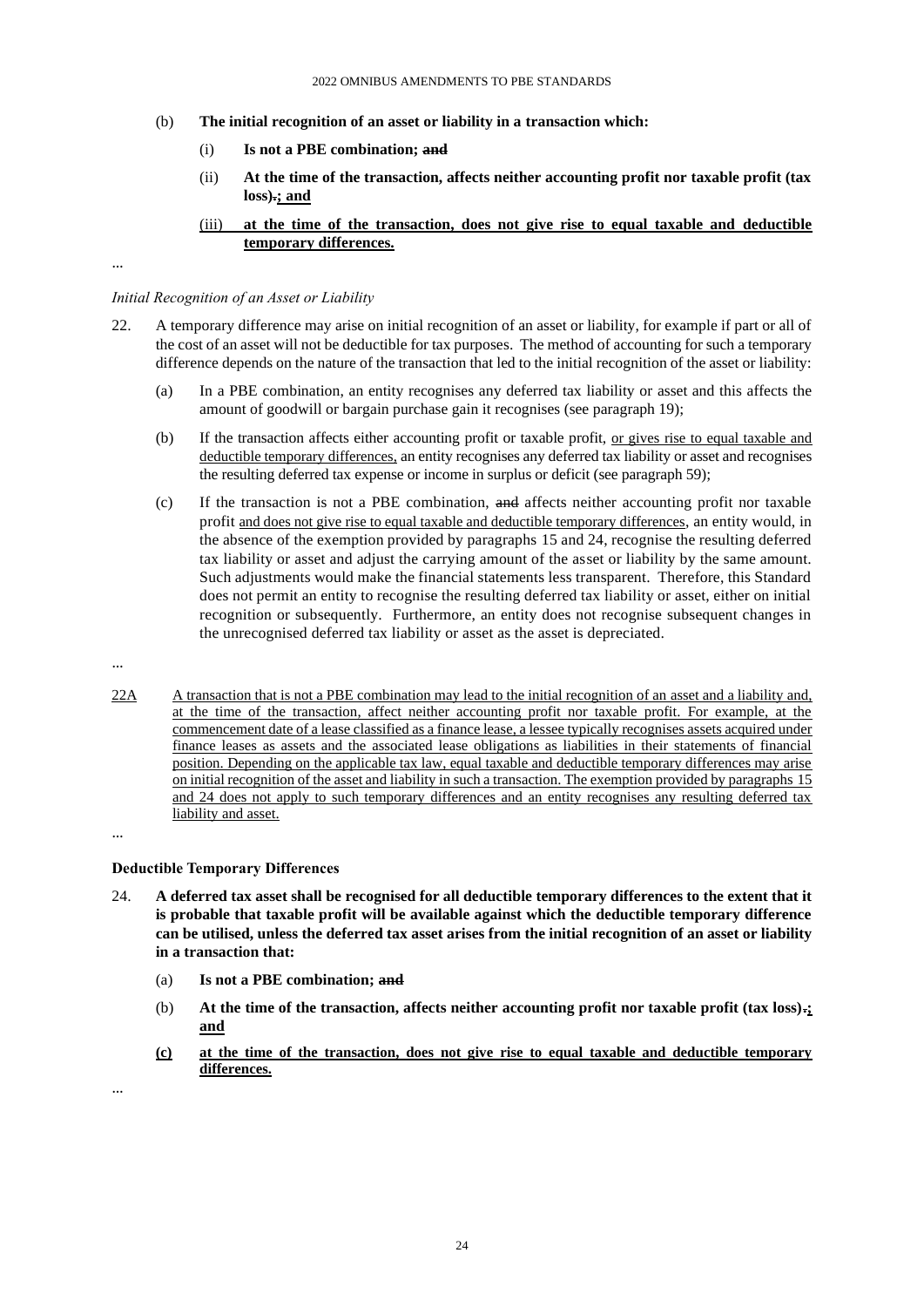# **Effective Date**

…

- 98.11 *2022 Omnibus Amendments to PBE Standards*, issued in [Date], amended paragraphs 15, 22 and 24 and added paragraph 22A. An entity shall apply these amendments in accordance with paragraphs 98.12–98.13 for annual reporting periods beginning on or after 1 January 2023. Earlier application is permitted. If an entity applies the amendments for an earlier period, it shall disclose that fact.
- 98.12 An entity shall apply *2022 Omnibus Amendments to PBE Standards* to transactions that occur on or after the beginning of the earliest comparative period presented.
- 98.13 An entity applying *2022 Omnibus Amendments to PBE Standards* shall also, at the beginning of the earliest comparative period presented:
	- (a) Recognise a deferred tax asset—to the extent that it is probable that taxable profit will be available against which the deductible temporary difference can be utilised—and a deferred tax liability for all deductible and taxable temporary differences associated with:
		- (i) Assets acquired under finance leases and liability for the associated lease obligations; and
		- (ii) Decommissioning, restoration and similar liabilities and the corresponding amounts recognised as part of the cost of the related asset; and
	- (b) Recognise the cumulative effect of initially applying the amendments as an adjustment to the opening balance of retained earnings (or other component of equity, as appropriate) at that date.

Paragraph BC10 and the related heading are added. New text is underlined.

# **Basis for Conclusions**

…

#### **2022 Omnibus Amendments to PBE Standards**

BC10. *Deferred Tax related to Assets and Liabilities arising from a Single Transaction*, issued by the IASB in May 2021, amended IAS 12 *Income Taxes*. This amendment narrowed the scope of the recognition exemption for deferred tax assets and deferred tax liabilities, so that the recognition exemption would not apply to transactions that give rise to equal and offsetting temporary differences. The NZASB subsequently amended NZ IAS 12 *Income Taxes* by issuing *Deferred Tax related to Assets and Liabilities arising from a Single Transaction* in July 2021. PBE IAS 12 is based on NZ IAS 12. The NZASB therefore amended PBE IAS 12 in *2022 Omnibus Amendments to PBE Standards*.

# **PBE FRS 47** *First-time Adoption of PBE Standards*

Paragraphs 42.15 is added. In Appendix A, paragraph A1 is amended and paragraph A10 and its heading are added. New text is underlined and deleted text is struck through.

# **Effective Date**

…

…

42.15. *2022 Omnibus Amendments to PBE Standards*, issued in [Date], amended paragraph A1 and added paragraph A10. An entity shall apply these amendments for annual financial statements covering periods beginning on or after 1 January 2023. Earlier application is permitted. If an entity applies the amendments for an earlier period, it shall disclose that fact.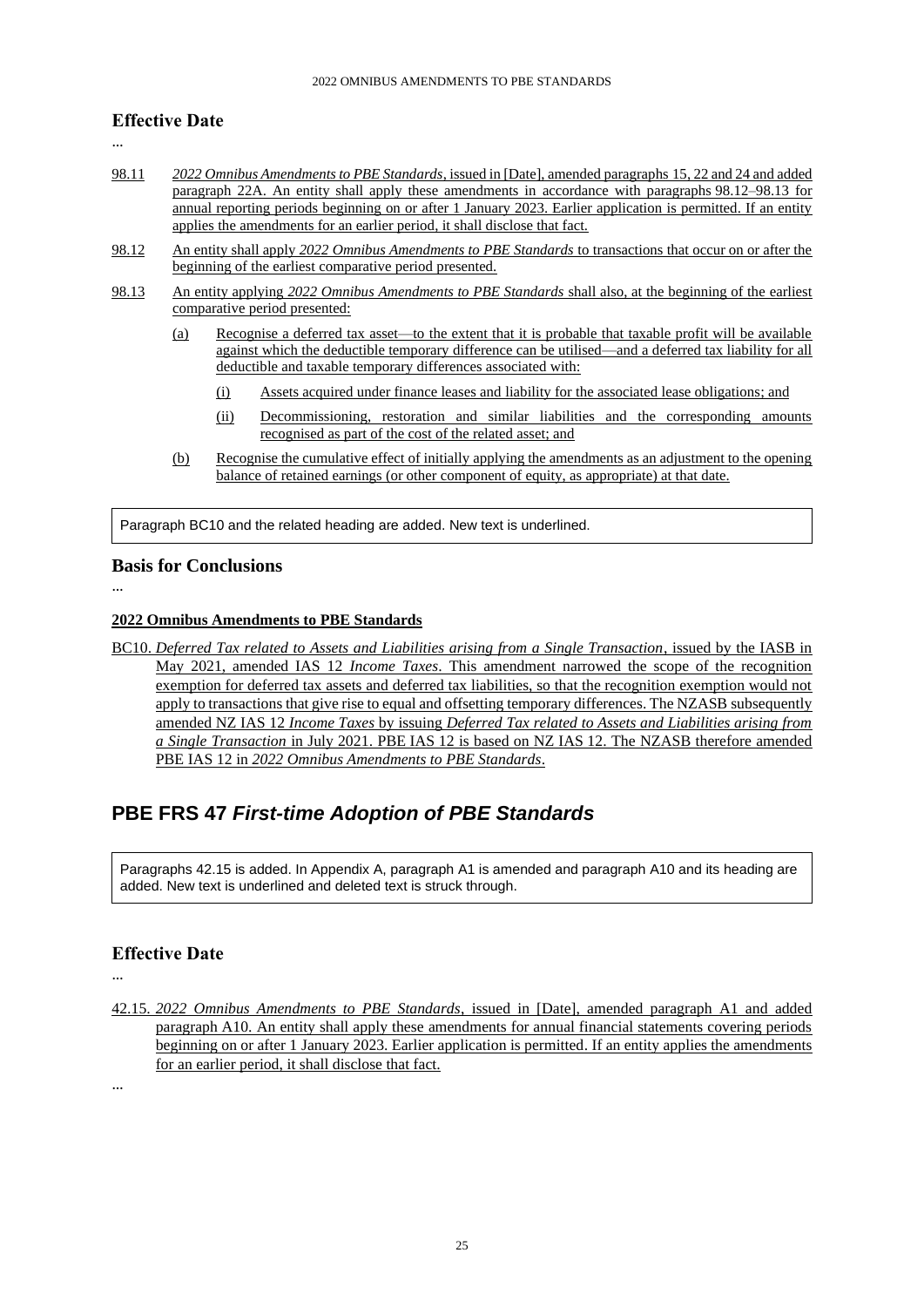# **Appendix A**

# **Exceptions to the Retrospective Application of other PBE Standards**

*This Appendix is an integral part of PBE FRS 47.* 

- A1. An entity shall apply the following exceptions:
- …
- (e) Impairment of financial assets (paragraphs A8D–A8G); and
- (f) Embedded derivatives (paragraph A9); and.
- (g) Deferred tax related to finance leases and decommissioning, restoration and similar liabilities (paragraph A10).

#### **Deferred tax related to leases and decommissioning, restoration and similar liabilities**

- A10. Paragraphs 15 and 24 of PBE IAS 12 *Income Taxes* exempt an entity from recognising a deferred tax asset or liability in particular circumstances. Despite this exemption, at the date of transition to PBE Standards, a first-time adopter shall recognise a deferred tax asset—to the extent that it is probable that taxable profit will be available against which the deductible temporary difference can be utilised—and a deferred tax liability for all deductible and taxable temporary differences associated with:
	- (a) Assets acquired under finance leases and liability for the associated lease obligations; and
	- (b) Decommissioning, restoration and similar liabilities and the corresponding amounts recognised as part of the cost of the related asset.

Paragraph BC19 and the related heading are added. New text is underlined.

#### **Basis for Conclusions**

…

#### **2022 Omnibus Amendments to PBE Standards**

BC19. *Deferred Tax related to Assets and Liabilities arising from a Single Transaction*, issued by the IASB in May 2021, amended IAS 12 *Income Taxes*. This amendment narrowed the scope of the recognition exemption for deferred tax assets and deferred tax liabilities, so that the recognition exemption would not apply to transactions that give rise to equal and offsetting temporary differences. Consequential amendments were made to IFRS 1 *First-time Adoption of International Financial Reporting Standards*. The NZASB subsequently amended NZ IAS 12 *Income Taxes* and NZ IFRS *1 First-time Adoption of New Zealand Equivalents to International Financial Reporting Standards* by issuing *Deferred Tax related to Assets and Liabilities arising from a Single Transaction* in July 2021. PBE IAS 12 is based on NZ IAS 12. The NZASB therefore amended PBE IAS 12, as well as PBE FRS 47 in relation to the consequential amendments, in *2022 Omnibus Amendments to PBE Standards*.

# **PBE IPSAS 27** *Agriculture*

Paragraphs 26 is amended and paragraph 57.6 is added. New text is underlined and deleted text is struck through.

## **Recognition and Measurement**

…

26. An entity does not include any cash flows for financing the assets, taxation, or re-establishing biological assets after harvest (for example, the cost of replanting trees in a plantation forest after harvest).

…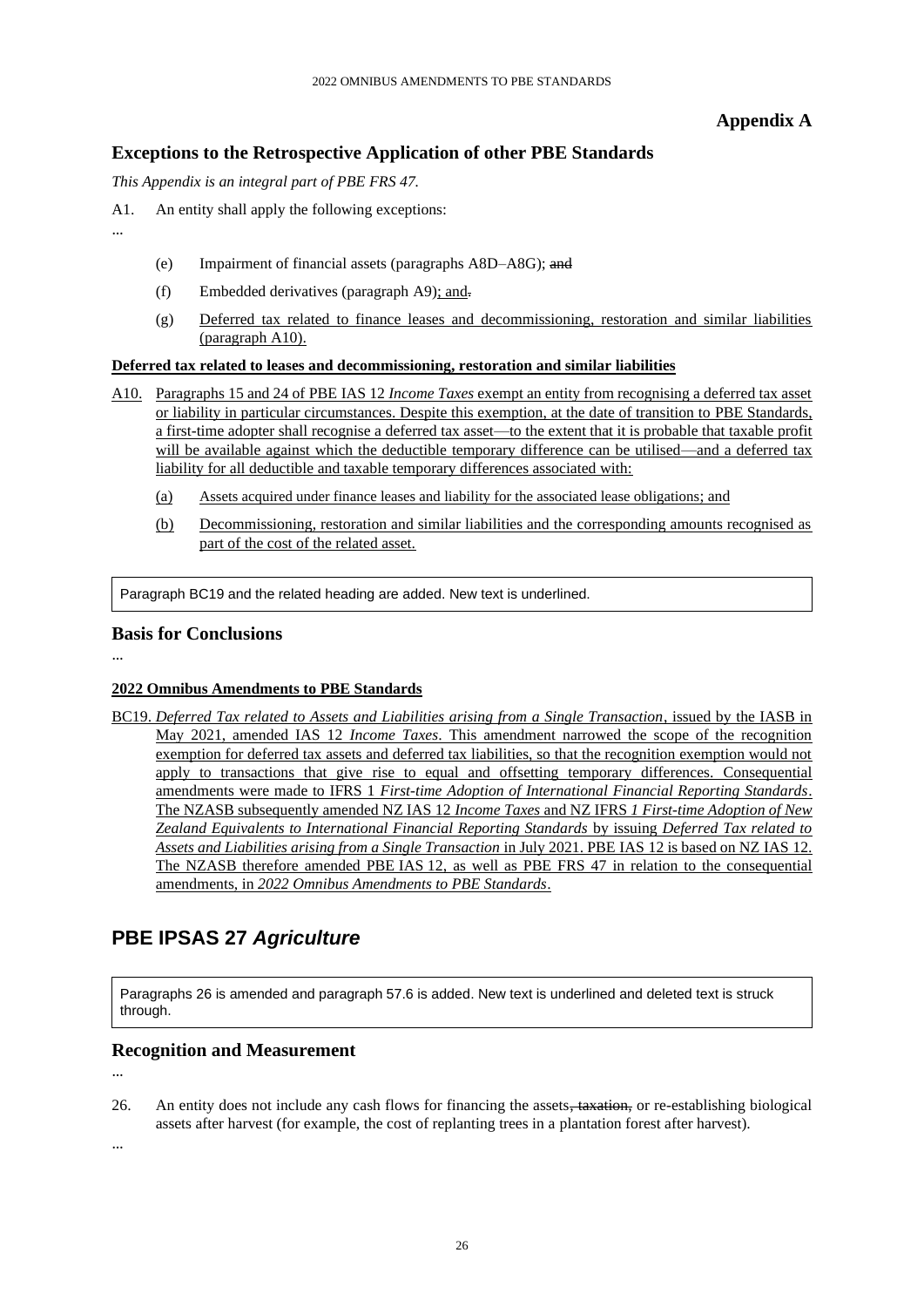# **Effective Date**

…

57.6. *2022 Omnibus Amendments to PBE Standards*, issued in [Date], amended paragraph 26. An entity shall apply these amendments for annual financial statements covering periods beginning on or after 1 January 2023. Earlier application is permitted. If an entity applies the amendments for an earlier period, it shall disclose that fact.

Paragraph BC4 and the related heading are added. New text is underlined.

# **Basis for Conclusions**

…

## **2022 Omnibus Amendments to PBE Standards**

BC4. *Annual Improvements to IFRS® Standards (2018-2020)*, issued by the IASB in May 2020, amended IAS 41 *Agriculture*. The amendments removed the exclusion of taxation cash flows when measuring fair value in IAS 41. The IASB noted in its Basis for Conclusions that before this amendment, IAS 41 had required an entity to use pre-tax cash flows when measuring fair value but did not require the use of a pretax discount rate to discount those cash flows. In 2021, the IPSASB had proposed to include a similar amendment in IPSAS 27 *Agriculture* as part of its project on *Measurement*. Given the minor nature of the abovementioned amendment, the NZASB amended PBE IPSAS 27 in *2022 Omnibus Amendments to PBE Standards*, ahead of the IPSASB completing its project on *Measurement*.

# **Part F – Other New Zealand amendments**

# **PBE IPSAS 19** *Provisions, Contingent Liabilities and Contingent Assets*

Paragraph 112.11 is added. In Appendix A, paragraphs A1–A6 are renumbered as paragraphs A3–A8, new paragraphs A1 and A2 are added, and re-numbered paragraph A6 (previously numbered as paragraph A4) is amended. New text is underlined and deleted text is struck through.

# **Effective Date**

…

112.11. *2022 Omnibus Amendments to PBE Standards,* issued in [Date], amended Appendix A by adding paragraphs A1 and A2, amending paragraph A6 (originally numbered as paragraph A4). An entity shall apply those amendments for annual financial statements covering periods beginning on or after 1 January 2023. Early application is permitted.

…

## **Appendix A**

# **Application Guidance** *Changes in Existing Decommissioning, Restoration and Similar Liabilities*

*This Appendix is an integral part of PBE IPSAS 19.*

## **Introduction**

A1. Many entities have obligations to dismantle, remove and restore items of property, plant and equipment. In this Appendix such obligations are referred to as 'decommissioning, restoration and similar liabilities'. Under PBE IPSAS 17 *Property, Plant and Equipment*, the cost of an item of property, plant and equipment includes the initial estimate of the costs of dismantling and removing the item and restoring the site on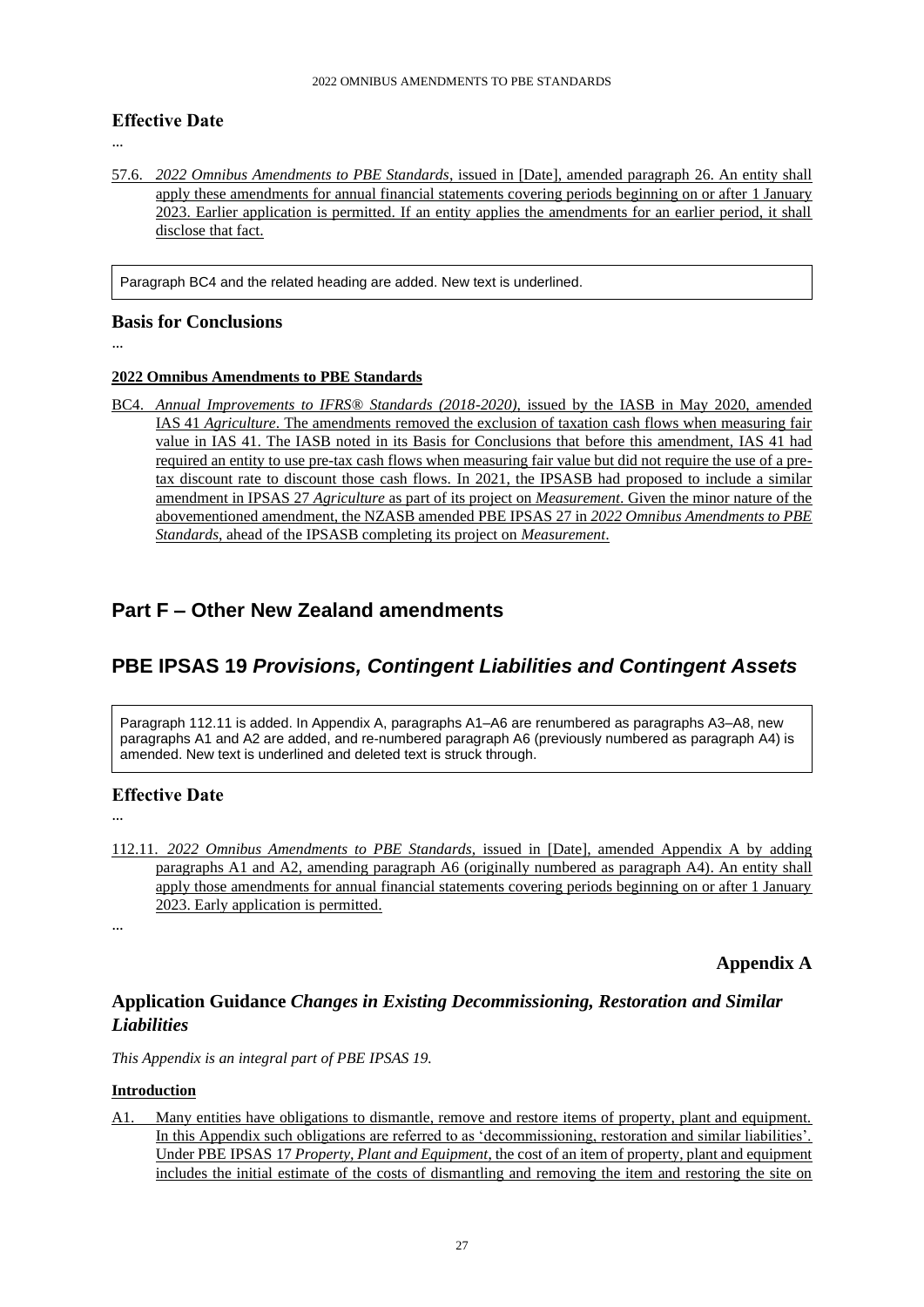which it is located, the obligation for which an entity incurs either when the item is acquired or as a consequence of having used the item during a particular period for purposes other than to produce inventories during that period. This Standard contains requirements on how to measure decommissioning, restoration and similar liabilities. This Appendix provides guidance on how to account for the effect of changes in the measurement of existing decommissioning, restoration and similar liabilities.

## **Scope**

- A2. This Appendix applies to changes in the measurement of any existing decommissioning, restoration or similar liability that is both:
	- (a) Recognised as part of the cost of an item of property, plant and equipment in accordance with PBE IPSAS 17 *Property, Plant and Equipment*; and
	- (b) Recognised as a liability in accordance with this Standard.

For example, a decommissioning, restoration or similar liability may exist for decommissioning a plant, rehabilitating environmental damage in extractive industries, or removing equipment.

## **Issue**

- A13. This Appendix addresses how the effect of the following events that change the measurement of an existing decommissioning, restoration or similar liability should be accounted for:
	- (a) A change in the estimated outflow of resources embodying economic benefits (e.g., cash flows) required to settle the obligation;
	- (b) A change in the current market-based discount rate as defined in paragraph 56 of this Standard (this includes changes in the time value of money and the risks specific to the liability); and
	- (c) An increase that reflects the passage of time (also referred to as the unwinding of the discount).

#### **Consensus**

- A24. Changes in the measurement of an existing decommissioning, restoration and similar liability that result from changes in the estimated timing or amount of the outflow of resources embodying economic benefits required to settle the obligation, or a change in the discount rate, shall be accounted for in accordance with paragraphs A35–A57 below.
- A35. If the related asset is measured using the cost model:
	- (a) Subject to (b), changes in the liability shall be added to, or deducted from, the cost of the related asset in the current period.
	- (b) The amount deducted from the cost of the asset shall not exceed its carrying amount. If a decrease in the liability exceeds the carrying amount of the asset, the excess shall be recognised immediately in surplus or deficit.

If the adjustment results in an addition to the cost of an asset, the entity shall consider whether this is an indication that the new carrying amount of the asset may not be fully recoverable. If it is such an indication, the entity shall test the asset for impairment by estimating its recoverable amount, and shall account for any impairment loss, in accordance with PBE IPSAS 21 *Impairment of Non-Cash-Generating Assets* and PBE IPSAS 26 *Cash-Generating Assets.*

A46. If the related asset is measured using the revaluation model:

- (a) Changes in the liability alter the revaluation surplus or deficit previously recognised on that asset, so that: class of assets.
	- (i) A decrease in the liability shall (subject to  $(b)$ ) be recognised in other comprehensive revenue and expense and increase the revaluation surplus within net assets/equity, except that it shall be recognised in surplus or deficit to the extent that it reverses a revaluation deficit on the asset that was previously recognised in surplus or deficit;